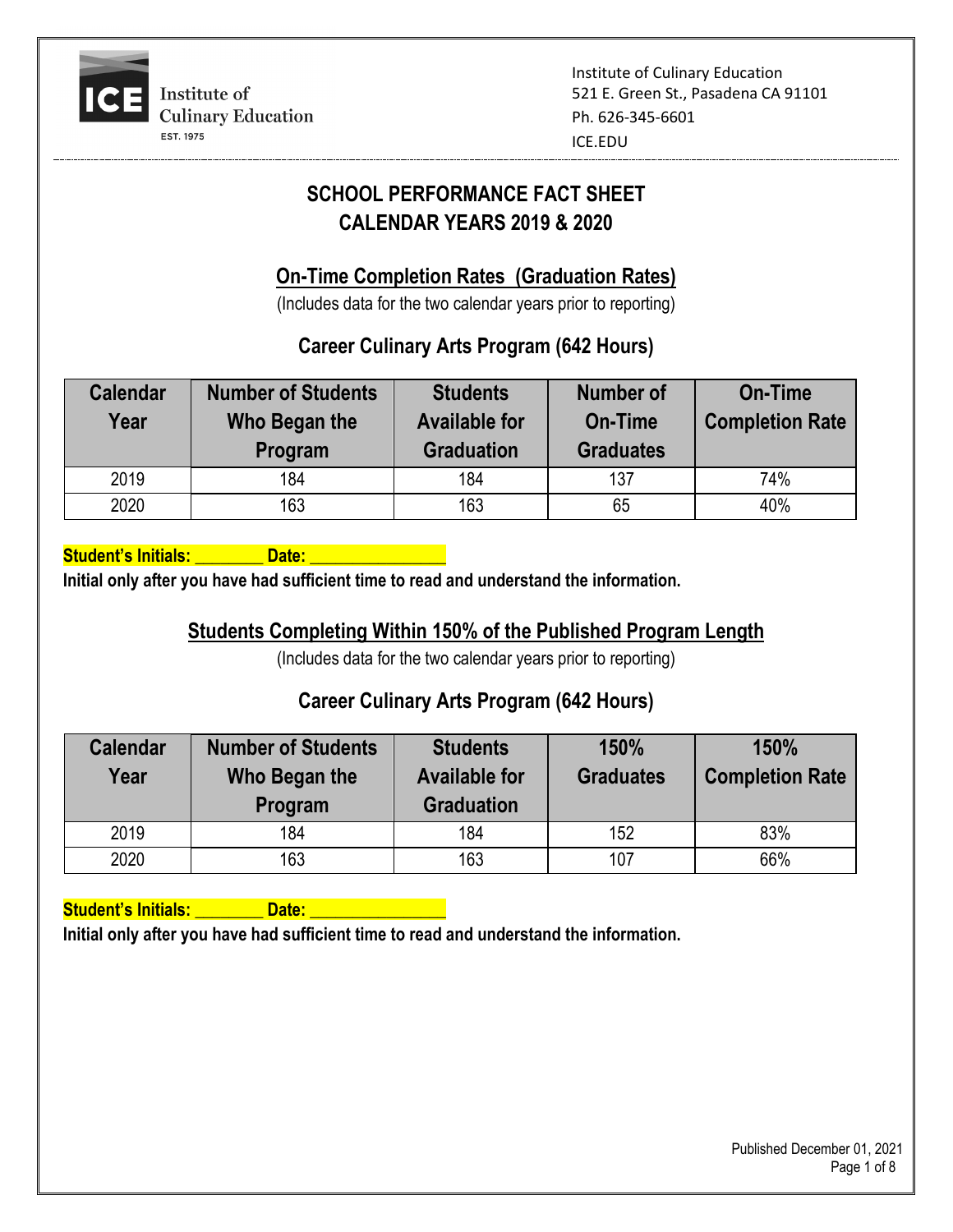

#### **Job Placement Rates**

(Includes data for the two calendar years prior to reporting)

## **Career Culinary Arts Program (642 Hours)**

| <b>Calendar</b><br>Year | <b>Number of</b><br><b>Students</b> | <b>Number of</b><br><b>Graduates</b> | <b>Graduates</b><br><b>Available for</b> | <b>Graduates</b><br>Employed in the | <b>Placement</b><br>Rate % |
|-------------------------|-------------------------------------|--------------------------------------|------------------------------------------|-------------------------------------|----------------------------|
|                         | <b>Who</b>                          |                                      | <b>Employment</b>                        | <b>Field</b>                        | <b>Employed</b>            |
|                         | Began the<br>Program                |                                      |                                          |                                     | in the Field               |
|                         |                                     |                                      |                                          |                                     |                            |
| 2019                    | 184                                 | 153                                  | 152                                      | 142                                 | 94%                        |
| 2020                    | 163                                 | 107                                  | 103                                      | 62                                  | 60%                        |

You may obtain from the institution a list of the employment positions determined to be in the field for which a student received education and training. Please inquire with Administration.

#### **Student's Initials: Construct Date: All and Date:** 2012

**Initial only after you have had sufficient time to read and understand the information.**

## **Gainfully Employed Categories**

(Includes data for the two calendar years prior to reporting)

#### **Part-Time vs. Full-Time Employment**

| <b>Calendar Year</b> | in the Field<br>20-29 Hours Per<br><b>Week</b> | Graduate Employed   Graduates Employed in the<br><b>Field at Least 30 Hours Per</b><br><b>Week</b> | <b>Total Graduates</b><br><b>Employed in the</b><br><b>Field</b> |
|----------------------|------------------------------------------------|----------------------------------------------------------------------------------------------------|------------------------------------------------------------------|
| 2019                 |                                                | 140                                                                                                | 142                                                              |
| 2020                 | 12                                             | 50                                                                                                 | 62                                                               |

#### **Single Position vs. Concurrent Aggregated Position**

| <b>Calendar Year</b> | <b>Graduates</b><br><b>Employed in the</b><br><b>Field in a Single</b><br><b>Position</b> | Graduates Employed in the<br><b>Field in Concurrent</b><br><b>Aggregated Positions</b> | <b>Total Graduates</b><br><b>Employed in the</b><br><b>Field</b> |
|----------------------|-------------------------------------------------------------------------------------------|----------------------------------------------------------------------------------------|------------------------------------------------------------------|
| 2019                 | 142                                                                                       |                                                                                        | 142                                                              |
| 2020                 | 62                                                                                        |                                                                                        | 62                                                               |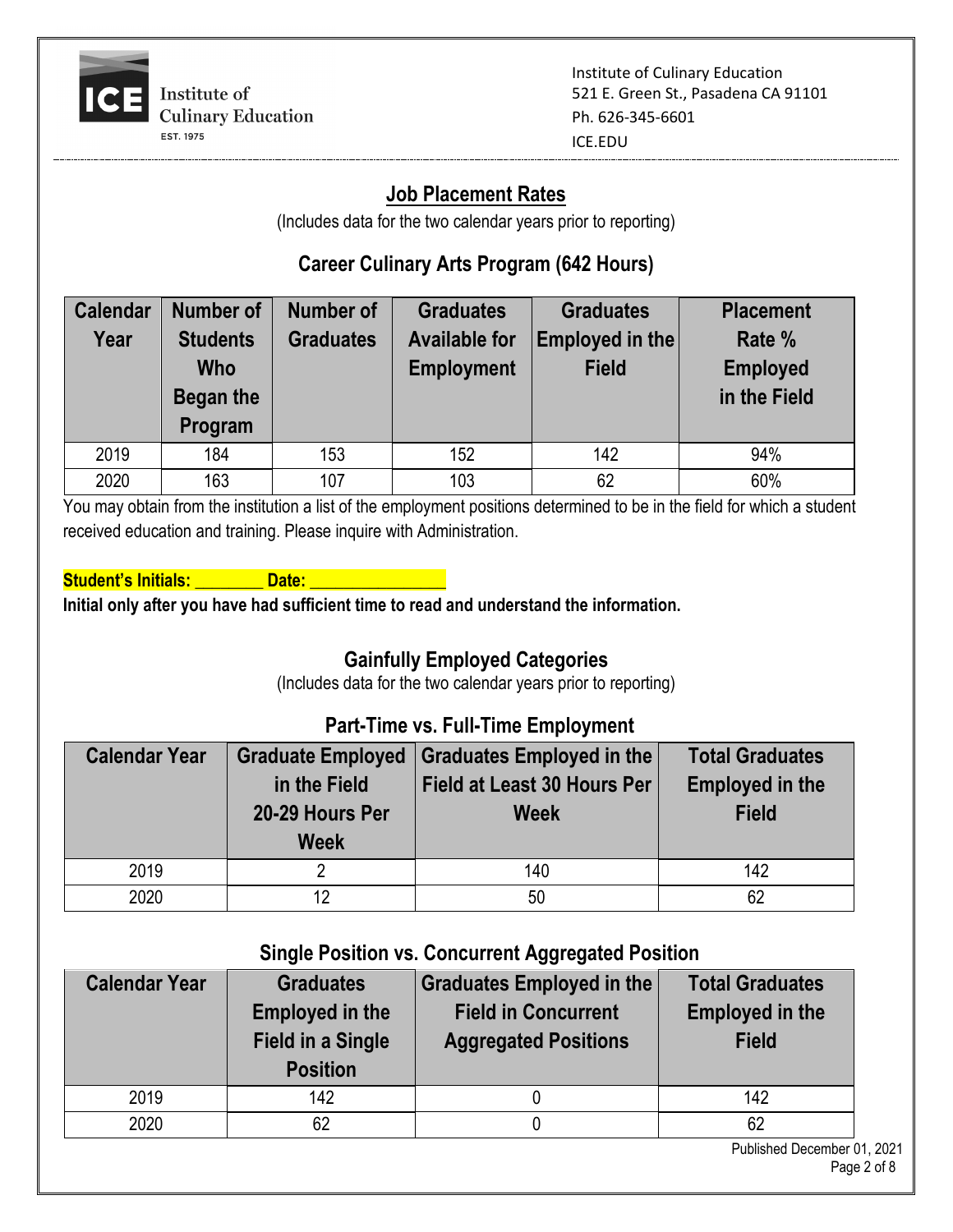

# **Self-Employed / Freelance Positions**

| <b>Calendar Year</b> | <b>Graduates Employed who are Self-</b><br><b>Employed or Working Freelance</b> | <b>Total Graduates</b><br><b>Employed in the Field</b> |
|----------------------|---------------------------------------------------------------------------------|--------------------------------------------------------|
| 2019                 |                                                                                 | 142                                                    |
| 2020                 |                                                                                 | 62                                                     |

#### **Institutional Employment**

| <b>Calendar Year</b> | <b>Graduates Employed in the Field who are</b>  | <b>Total Graduates</b>       |  |
|----------------------|-------------------------------------------------|------------------------------|--|
|                      | <b>Employed by the Institution, an Employer</b> | <b>Employed in the Field</b> |  |
|                      | Owned by the Institution, or an Employer        |                              |  |
|                      | who Shares Ownership with the                   |                              |  |
|                      | Institution.                                    |                              |  |
| 2019                 |                                                 | 142                          |  |
| 2020                 | 0                                               | 62                           |  |
| .                    |                                                 |                              |  |

Student's Initials: **\_\_\_\_\_\_\_\_\_\_\_Date: \_\_\_\_\_** 

**Initial only after you have had sufficient time to read and understand the information.**

## **License Examination Passage Rates**

(Includes data for the two calendar years prior to reporting)

## **Career Culinary Arts Program (642 Hours)**

| <b>First Available</b><br><b>Exam Date</b> | Date Exam<br><b>Results</b><br>Announced | <b>Number of</b><br><b>Graduates in</b><br><b>Calendar Year</b> | Number of<br><b>Graduates</b><br><b>Taking Exam</b> | <b>Number Who</b><br><b>Passed Exam</b> | <b>Passage Rate</b> |
|--------------------------------------------|------------------------------------------|-----------------------------------------------------------------|-----------------------------------------------------|-----------------------------------------|---------------------|
| 2019                                       | $N/A^{++}$                               | $N/A^{++}$                                                      | $N/A^{++}$                                          | $N/A^{++}$                              | $N/A^{++}$          |
| 2020                                       | $N/A^{++}$                               | $N/A^{++}$                                                      | $N/A^{++}$                                          | $N/A^{++}$                              | $N/A^{++}$          |

++ - Not Applicable. The Institute of Culinary Education does not offer programs which require licensure.

#### **Student's Initials: Construct Date:** 2014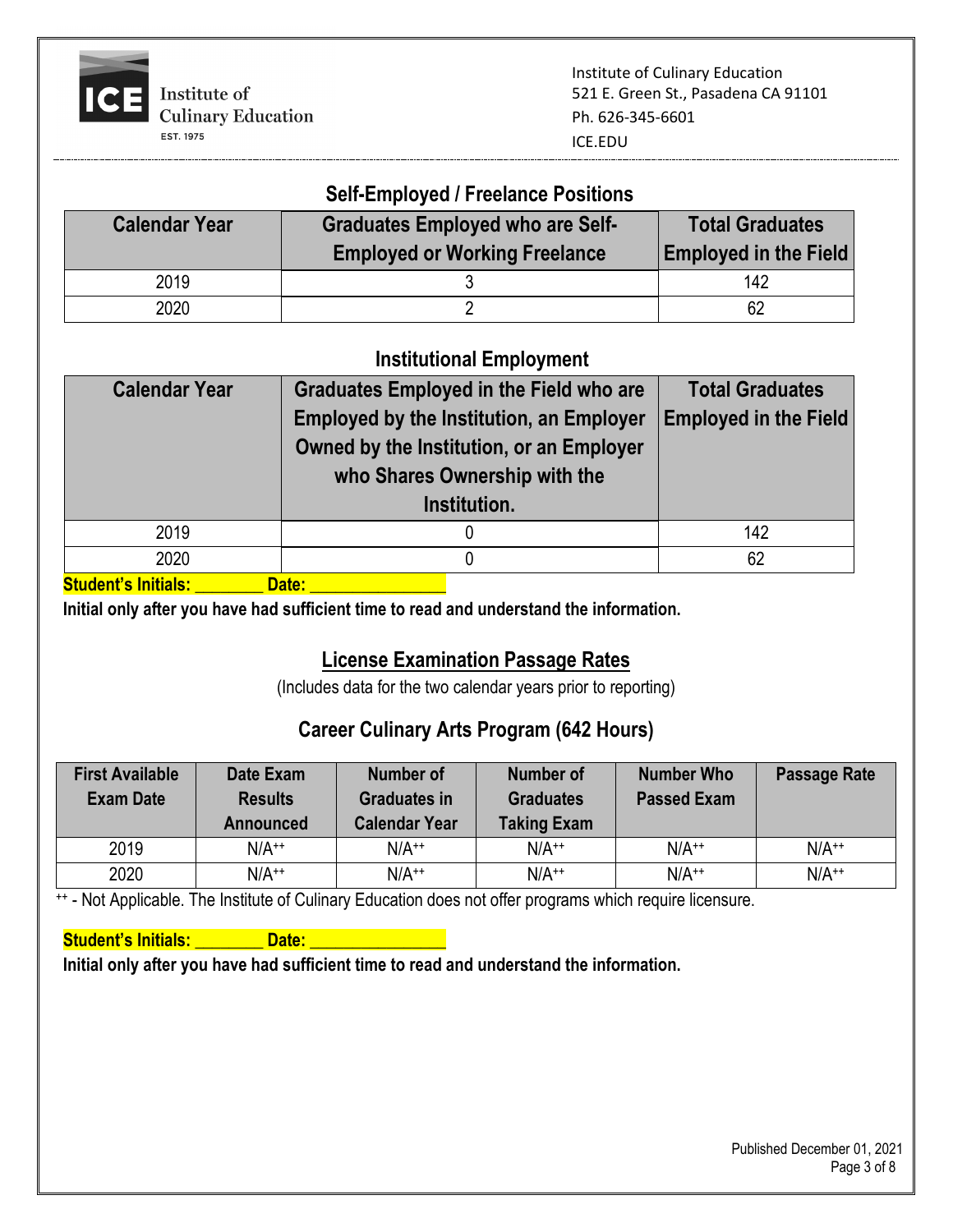

## **Salary and Wage Information**

(Includes data for the two calendar years prior to reporting)

## **Career Culinary Arts Program (642 Hours)**

Annual Salary and Wages Reported for Graduates Employed in the Field

| <b>Calendar</b> | <b>Graduates</b>     | <b>Graduates</b> | \$20,001 | \$25,001 | \$30,001 | \$35,001 | \$40,001 | \$45,001 |
|-----------------|----------------------|------------------|----------|----------|----------|----------|----------|----------|
| Year            | <b>Available for</b> | Employed in      |          |          |          |          |          |          |
|                 | <b>Employment</b>    | <b>Field</b>     | \$25,000 | \$30,000 | \$35,000 | \$40,000 | \$45,000 | \$50,000 |
| 2019            | 152                  | 141              |          | 59       | 59       |          |          |          |
| 2020            | 152                  | 141              |          | 16       | 37       |          |          |          |

| <b>Calendar</b> | <b>Graduates</b>     | <b>Graduates</b>   | \$50,001 | \$55,001 | \$60,001 | \$65,001 | \$70,001 | \$75,001 |
|-----------------|----------------------|--------------------|----------|----------|----------|----------|----------|----------|
| Year            | <b>Available for</b> | <b>Employed in</b> |          |          |          | -        |          |          |
|                 | <b>Employment</b>    | <b>Field</b>       | \$55,000 | \$60,000 | \$65,000 | \$70,000 | \$75,000 | \$80,000 |
| 2019            | 152                  | 141                |          |          |          |          |          |          |
| 2020            | 152                  | 141                |          |          |          |          |          |          |

| <b>Calendar</b> | <b>Graduates</b>     | <b>Graduates</b>   | \$80,001 | \$85,001 | \$90,001 | \$95,001  | Over      | <b>No Salary</b>   |
|-----------------|----------------------|--------------------|----------|----------|----------|-----------|-----------|--------------------|
| Year            | <b>Available for</b> | <b>Employed in</b> |          |          |          |           | \$100,000 | <b>Information</b> |
|                 | <b>Employment</b>    | <b>Field</b>       | \$85,000 | \$90,000 | \$95,000 | \$100,000 |           | <b>Reported</b>    |
| 2019            | 152                  | 141                |          |          |          |           |           |                    |
| 2020            | 152                  | 141                |          |          |          |           |           |                    |

A list of sources used to substantiate salary disclosures is available from the school. Please inquire with Administration.

**Student's Initials: All Date: All Date:** All Date: All Date: All Date: All Date: All Date: All Date: All Date: All Date: All Date: All Date: All Date: All Date: All Date: All Date: All Date: All Date: All Date: All Date:

**Initial only after you have had sufficient time to read and understand the information.**

# **Cost of Educational Program**

**Total charges for the program for students completing on time in 2019: \$33,360 Total charges may be higher for students that do not complete on time Total charges for the program for students completing on time in 2020: \$34,775 Total charges may be higher for students that do not complete on time**

#### Student's Initials: **\_\_\_\_\_\_\_\_\_ Date: \_\_\_\_\_\_\_**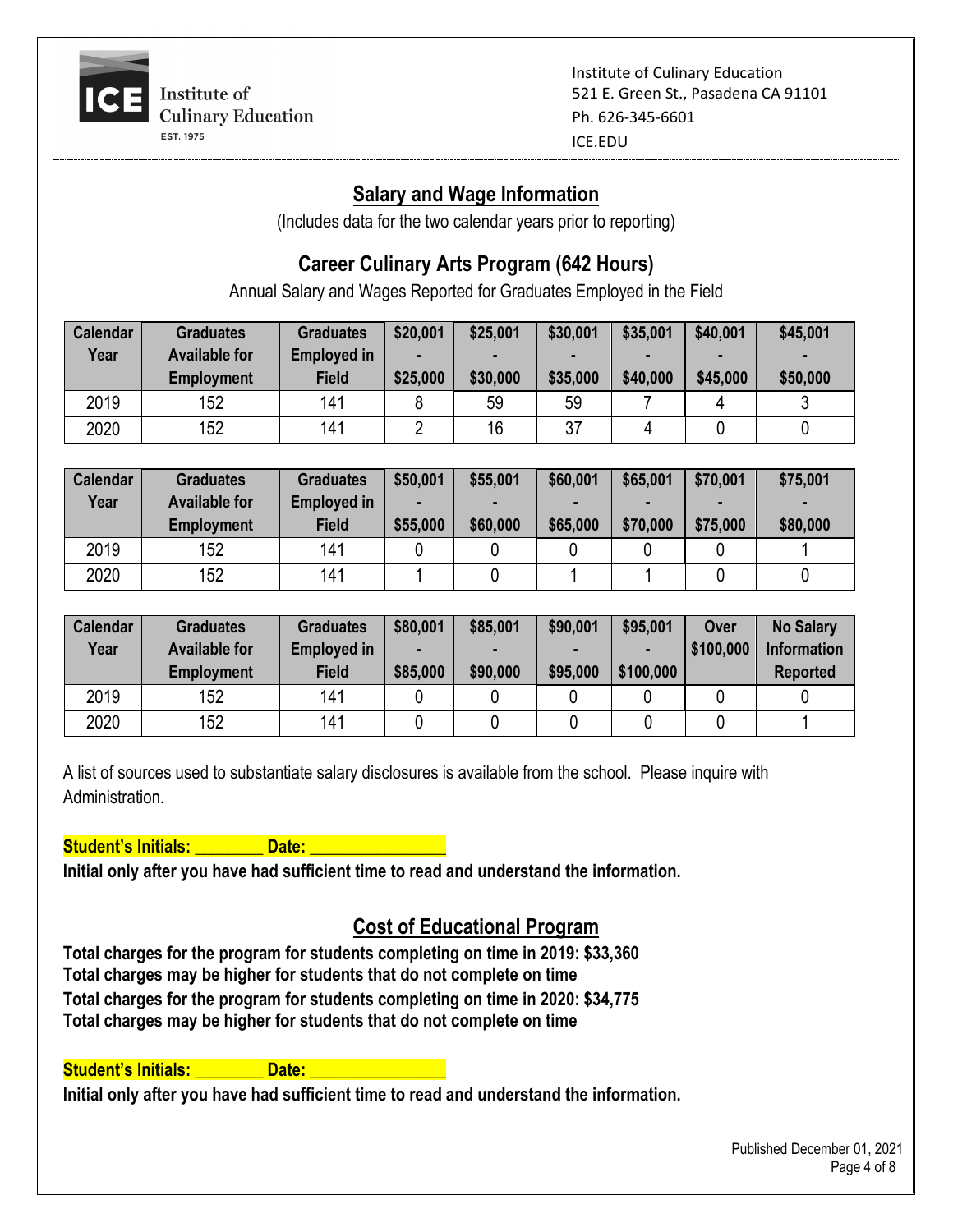

#### **Federal Student Loan Debt**

| Calendar<br>Year(s) | Most recent three year<br>cohort default rate, as<br>reported by the United<br><b>State Department of</b><br>Education. <sup>1</sup> | The percentage of<br>enrolled students in<br>2019/20 receiving<br>federal student loans,<br>in the program. | The average amount of<br>federal student loan debt of<br>2019/20 graduates who took<br>out federal student loans at<br>this institution, in the<br>program. | The percentage of<br>graduates in 2019/20 with<br>federal student loans as<br>calculated by the<br>institution. |
|---------------------|--------------------------------------------------------------------------------------------------------------------------------------|-------------------------------------------------------------------------------------------------------------|-------------------------------------------------------------------------------------------------------------------------------------------------------------|-----------------------------------------------------------------------------------------------------------------|
| 2019                | $\star$                                                                                                                              | 55%                                                                                                         | \$5,667                                                                                                                                                     | 50%                                                                                                             |
| 2020                | $\star$                                                                                                                              | 68%                                                                                                         | \$5,760                                                                                                                                                     | 34%                                                                                                             |

<sup>1</sup>The percentage of students who defaulted on their federal student loans is called the Cohort Default Rate (CDR). It shows the percentage of this school's students who were more than 270 days (9 months) behind on their federal student loans within three years of when the first payment was due. This is the most recent CDR reported by the U.S. Department of Education. \*The CDR requires the program to operate for more than three years to be calculated.

**Student's Initials: All Date: All Date:** All Date: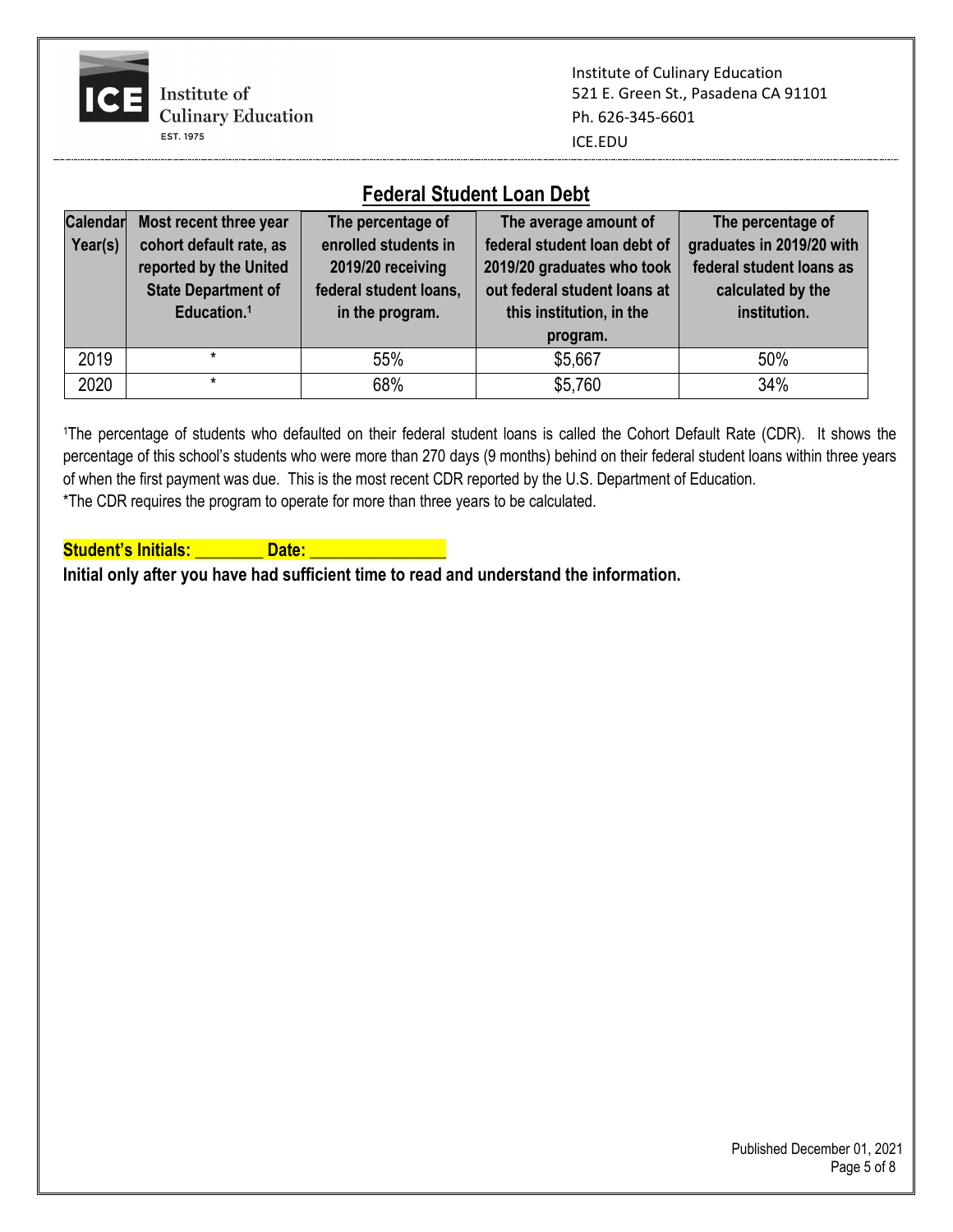

This fact sheet is filed with the Bureau for Private Postsecondary Education. Regardless of any information you may have relating to completion rates, placement rates, starting salaries, or license exam passage rates, this fact sheet contains the information as calculated pursuant to state law.

Any questions a student may have regarding this fact sheet that have not been satisfactorily answered by the institution may be directed to the Bureau for Private Postsecondary Education at 1747 N. Market Blvd, Suite 225, Sacramento, CA 95834, www.bppe.ca.gov, toll-free telephone number (888) 370-7589 or by fax (916) 263-1897.

| <b>Student Name - Print</b> |             |  |
|-----------------------------|-------------|--|
| <b>Student Signature</b>    | <b>Date</b> |  |
| <b>School Official</b>      | <b>Date</b> |  |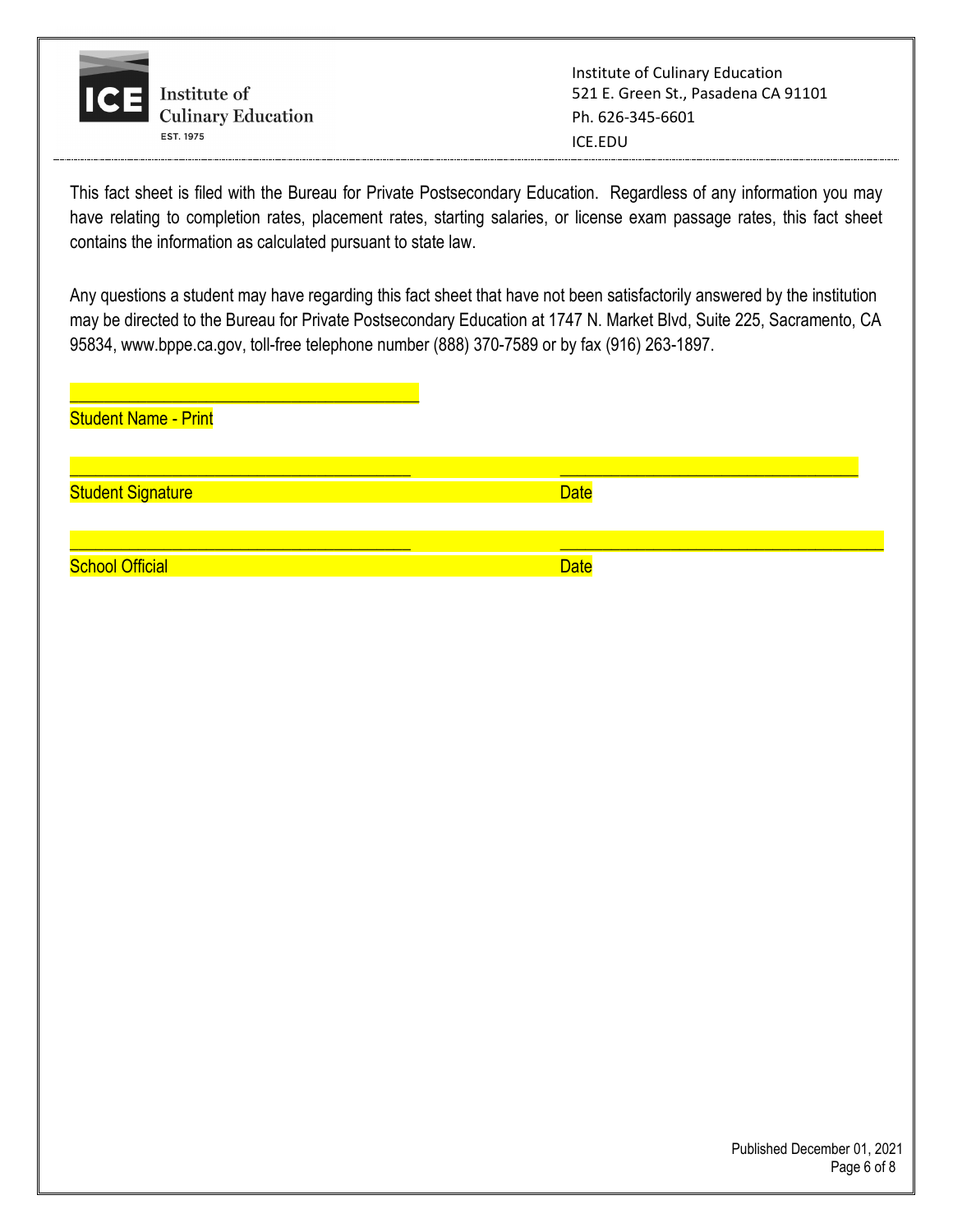

## **Definitions**

- 1. "Number of Students Who Began the Program" means the number of students who began a program who were scheduled to complete the program within 100% of the published program length within the reporting calendar year and excludes all students who cancelled during the cancellation period.
- 2. "Students Available for Graduation" is the number of students who began the program minus the number of students who have died, been incarcerated, or been called to active military duty.
- 3. "Number of On-time Graduates" is the number of students who completed the program within 100% of the published program length within the reporting calendar year.
- 4. "On-time Completion Rate" is the number of on-time graduates divided by the number of students available for graduation.
- 5. "150% Graduates" is the number of students who completed the program within 150% of the program length (includes on-time graduates).
- 6. "150% Completion Rate" is the number of students who completed the program in the reported calendar year within 150% of the published program length, including on-time graduates, divided by the number of students available for graduation.
- 7. "Graduates Available for Employment" means the number of graduates minus the number of graduates unavailable for employment.
- 8. "Graduates Unavailable for Employment" means the graduates who, after graduation, die, become incarcerated, are called to active military duty, are international students that leave the United States or do not have a visa allowing employment in the United States, or are continuing their education in an accredited or bureau-approved postsecondary institution.
- 9. "Graduates Employed in the Field" means graduates who beginning within six months after a student completes the applicable educational program are gainfully employed, whose employment has been reported, and for whom the institution has documented verification of employment. For occupations for which the state requires passing an examination, the six months period begins after the announcement of the examination results for the first examination available after a student completes an applicable educational program.
- 10. "Placement Rate Employed in the Field" is calculated by dividing the number of graduates gainfully employed in the field by the number of graduates available for employment.
- 11. "Number of Graduates Taking Exam" is the number of graduates who took the first available exam in the reported calendar year.
- 12. "First Available Exam Date" is the date for the first available exam after a student completed a program.
- 13. "Passage Rate" is calculated by dividing the number of graduates who passed the exam by the number of graduates who took the reported licensing exam.
- 14. "Number Who Passed First Available Exam" is the number of graduates who took and passed the first available licensing exam after completing the program.
- 15. "Salary" is as reported by graduate or graduate's employer.
- 16. "No Salary Information Reported" is the number of graduates for whom, after making reasonable attempts, the school was not able to obtain salary information.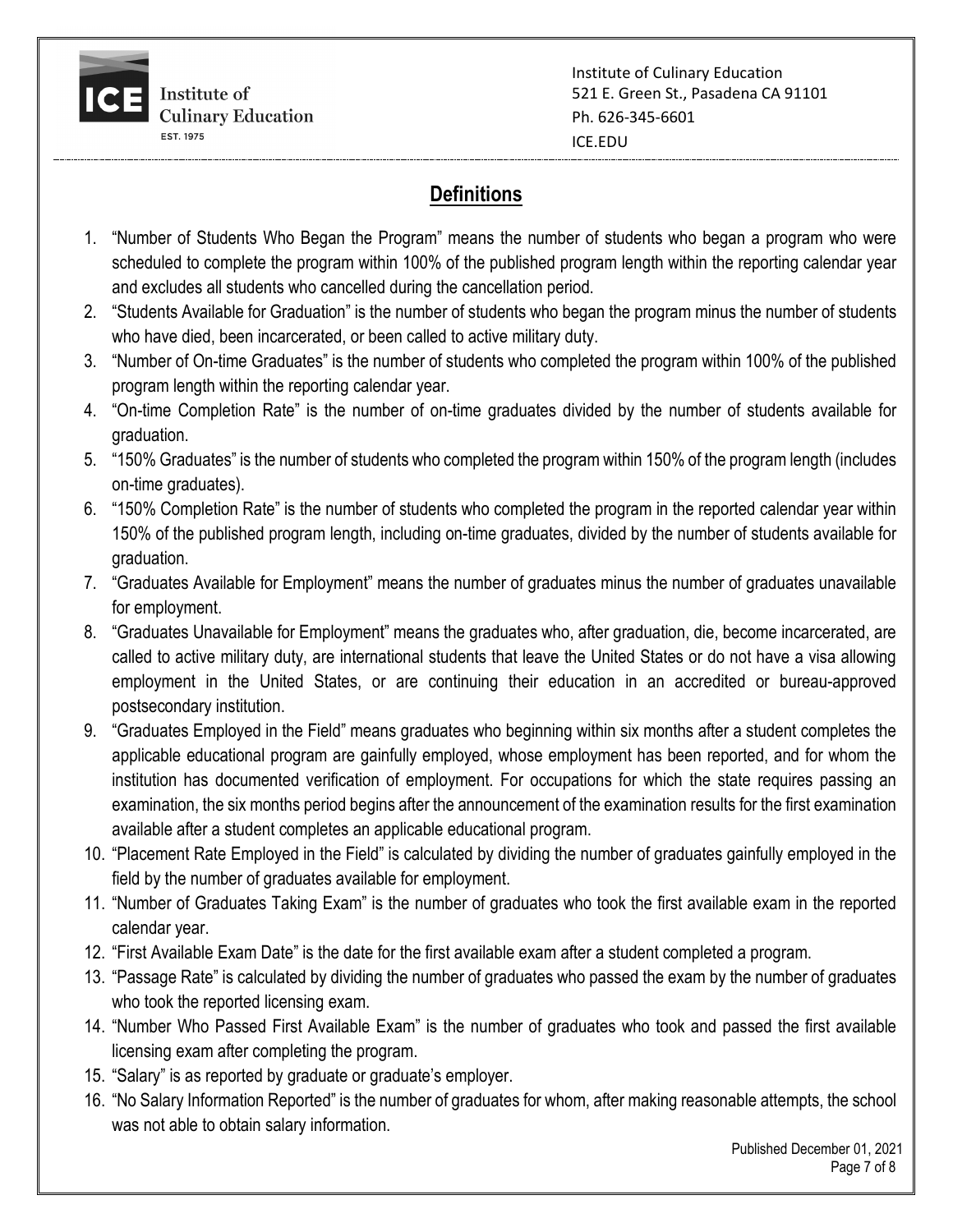Institute of Culinary Education 521 E. Green St., Pasadena CA 91101 Ph. 626-345-6601 ICE.EDU

## **STUDENT'S RIGHT TO CANCEL**

You have the right have the right to cancel your agreement for a program of instruction, without any penalty or obligations, through attendance at the first class session or the seventh calendar day after enrollment, whichever is later. Applicants who have not visited the school prior to enrollment will have the opportunity to withdraw without penalty within three business days following either the regularly scheduled orientation procedures or following a tour of the school facilities and inspection of equipment where training and services are provided.

Cancellation of this agreement can occur up to:

discussion of the contract of the contract of the contract of the contract of the contract of the contract of

- Cancellation may occur when the student provides a written notice of cancellation at the following address: 521 Green Street, Pasadena, CA 91101. This can be done by mail or by hand delivery.
- The written notice of cancellation, if sent by mail, is effective when deposited in the mail properly addressed with proper postage.
- The written notice of cancellation need not take any particular form and, however expressed, it is effective if it shows that the student no longer wishes to be bound by the Enrollment Agreement.
- If the Enrollment Agreement is cancelled the school will refund the student any money he/she paid, less a registration fee not to exceed \$85.00, and less any deduction for equipment not returned in good condition, within 45 days after the notice of cancellation is received.

After the end of the cancellation period, you also have the right to stop school at any time; and you have the right to receive a pro rata refund if you have completed 60 percent or less of the scheduled hours in the current payment period in your program through the last day of attendance.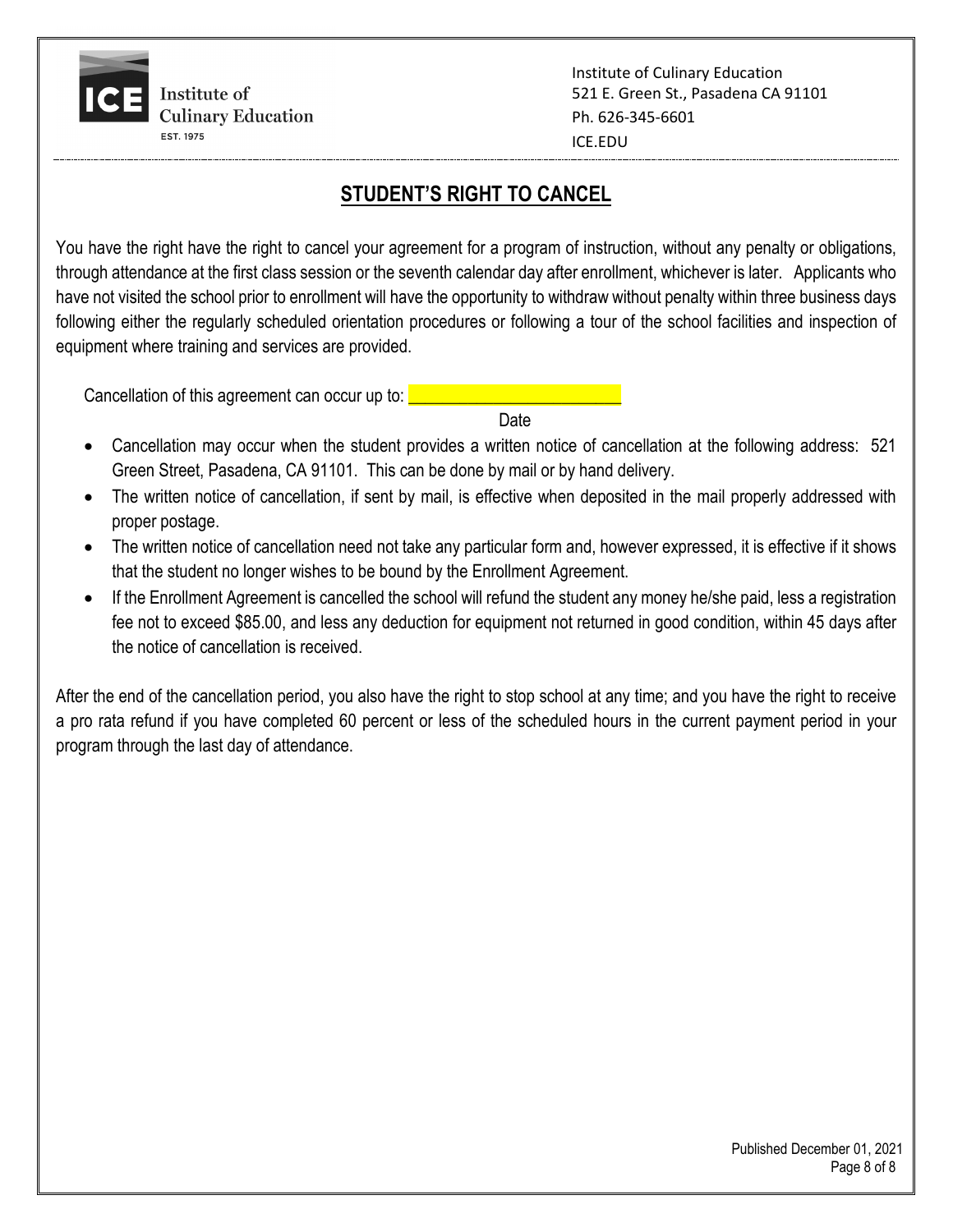

## **SCHOOL PERFORMANCE FACT SHEET CALENDAR YEARS 2019 & 2020**

#### **On-Time Completion Rates (Graduation Rates)**

(Includes data for the two calendar years prior to reporting)

## **Career Pastry and Bakery Arts Program (610 Hours)**

| <b>Calendar</b><br>Year | <b>Number of Students</b><br>Who Began the<br>Program | <b>Students</b><br><b>Available for</b><br><b>Graduation</b> | <b>Number of</b><br>On-Time<br><b>Graduates</b> | On-Time<br><b>Completion Rate</b> |  |
|-------------------------|-------------------------------------------------------|--------------------------------------------------------------|-------------------------------------------------|-----------------------------------|--|
| 2019                    | 44                                                    | 44                                                           | 32                                              | 73%                               |  |
| 2020                    | 50                                                    | 50                                                           | 28                                              | 56%                               |  |

**Student's Initials: Community Contract Contract Date:** 

**Initial only after you have had sufficient time to read and understand the information.**

## **Students Completing Within 150% of the Published Program Length**

## **Career Pastry and Bakery Arts Program (610 Hours)**

| <b>Calendar</b><br>Year | <b>Number of Students</b><br>Who Began the<br>Program | <b>Students</b><br><b>Available for</b><br><b>Graduation</b> | 150%<br><b>Graduates</b> | 150%<br><b>Completion</b><br><b>Table</b> |  |
|-------------------------|-------------------------------------------------------|--------------------------------------------------------------|--------------------------|-------------------------------------------|--|
| 2019                    | 44                                                    | 44                                                           | 40                       | 91%                                       |  |
| 2020                    | 50                                                    | 50                                                           | 40                       | 80%                                       |  |

**Student's Initials: \_\_\_\_\_\_\_\_ Date: \_\_\_\_\_\_\_\_\_\_\_\_\_\_\_\_**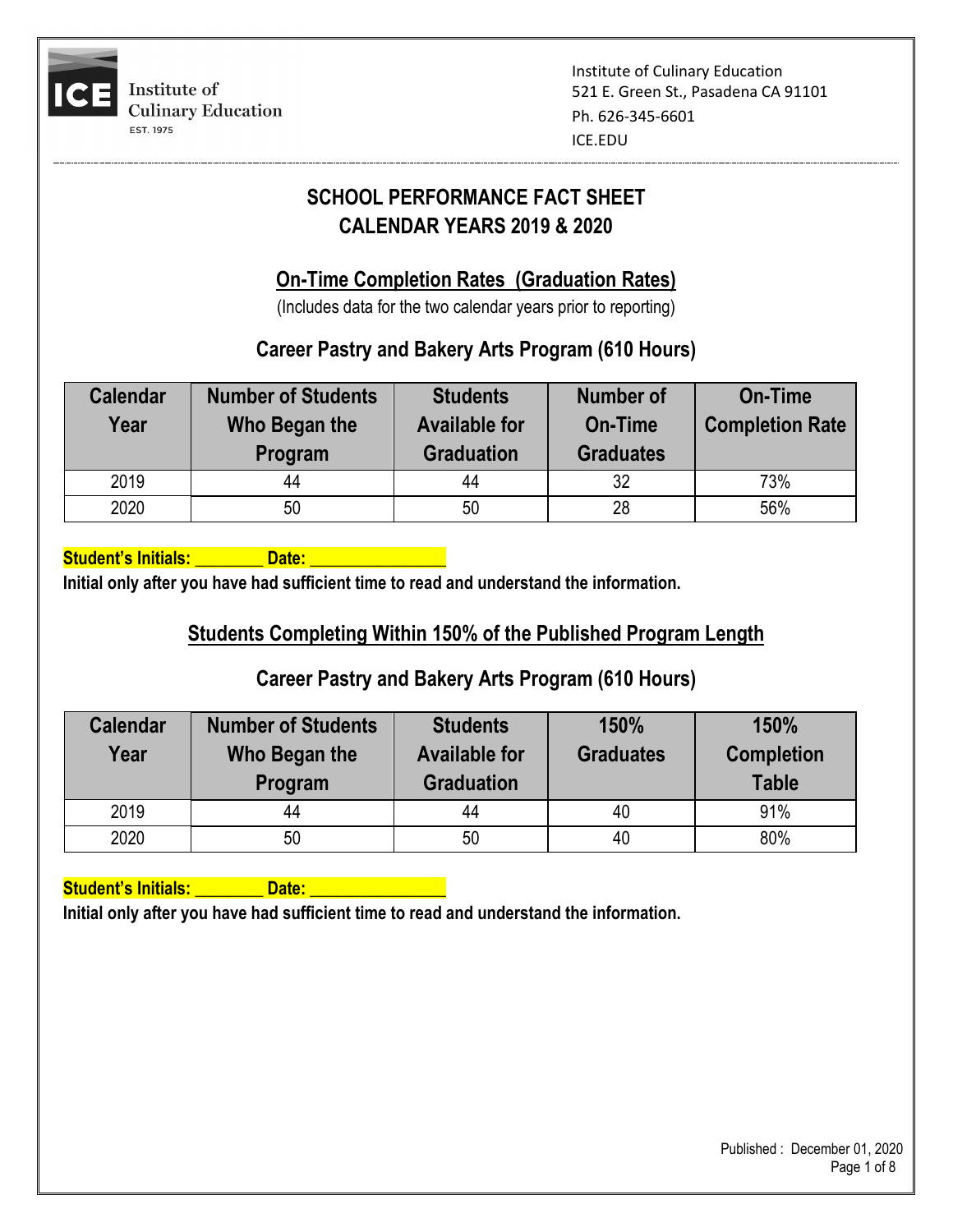

## **Job Placement Rates**

(Includes data for the two calendar years prior to reporting)

## **Career Pastry and Bakery Arts Program (610 Hours)**

| <b>Calendar</b><br>Year | <b>Number of</b><br><b>Students</b><br><b>Who</b><br><b>Began</b><br>Program | <b>Number of</b><br><b>Graduates</b> | <b>Graduates</b><br><b>Available for</b><br><b>Employment</b> | <b>Graduates</b><br><b>Employed</b><br>in the Field | <b>Placement</b><br>Rate %<br><b>Employed</b><br>in the Field |
|-------------------------|------------------------------------------------------------------------------|--------------------------------------|---------------------------------------------------------------|-----------------------------------------------------|---------------------------------------------------------------|
| 2019                    | 44                                                                           | 40                                   | 40                                                            | 33                                                  | 83%                                                           |
| 2020                    | 50                                                                           | 40                                   | 35                                                            | 17                                                  | 49%                                                           |

You may obtain from the institution a list of the employment positions determined to be in the field for which a student received education and training. Please inquire with Administration.

| <b>Student's Initials:</b> |
|----------------------------|
|----------------------------|

**Initial only after you have had sufficient time to read and understand the information.**

Date:

## **Gainfully Employed Categories**

(Includes data for the two calendar years prior to reporting)

#### **Part-Time vs. Full-Time Employment**

| <b>Calendar</b><br>Year | <b>Graduate</b><br><b>Employed in the</b><br>Field 20-29 Hours<br><b>Per Week</b> | <b>Graduates</b><br><b>Employed in the</b><br><b>Field at Least 30</b><br><b>Hours Per Week</b> | <b>Total Graduates</b><br><b>Employed in the</b><br><b>Field</b> |
|-------------------------|-----------------------------------------------------------------------------------|-------------------------------------------------------------------------------------------------|------------------------------------------------------------------|
| 2019                    |                                                                                   | 30                                                                                              | 33                                                               |
| 2020                    |                                                                                   |                                                                                                 | 17                                                               |

#### **Single Position vs. Concurrent Aggregated Position**

| <b>Calendar</b><br>Year | <b>Graduates</b><br><b>Employed in the</b><br><b>Field in a Single</b><br><b>Position</b> | <b>Graduates</b><br><b>Employed in the</b><br><b>Field in Concurrent</b><br><b>Aggregated</b><br><b>Positions</b> | <b>Total Graduates</b><br><b>Employed in the</b><br><b>Field</b> |
|-------------------------|-------------------------------------------------------------------------------------------|-------------------------------------------------------------------------------------------------------------------|------------------------------------------------------------------|
| 2019                    | 33                                                                                        |                                                                                                                   | 33                                                               |
| 2020                    | 17                                                                                        |                                                                                                                   |                                                                  |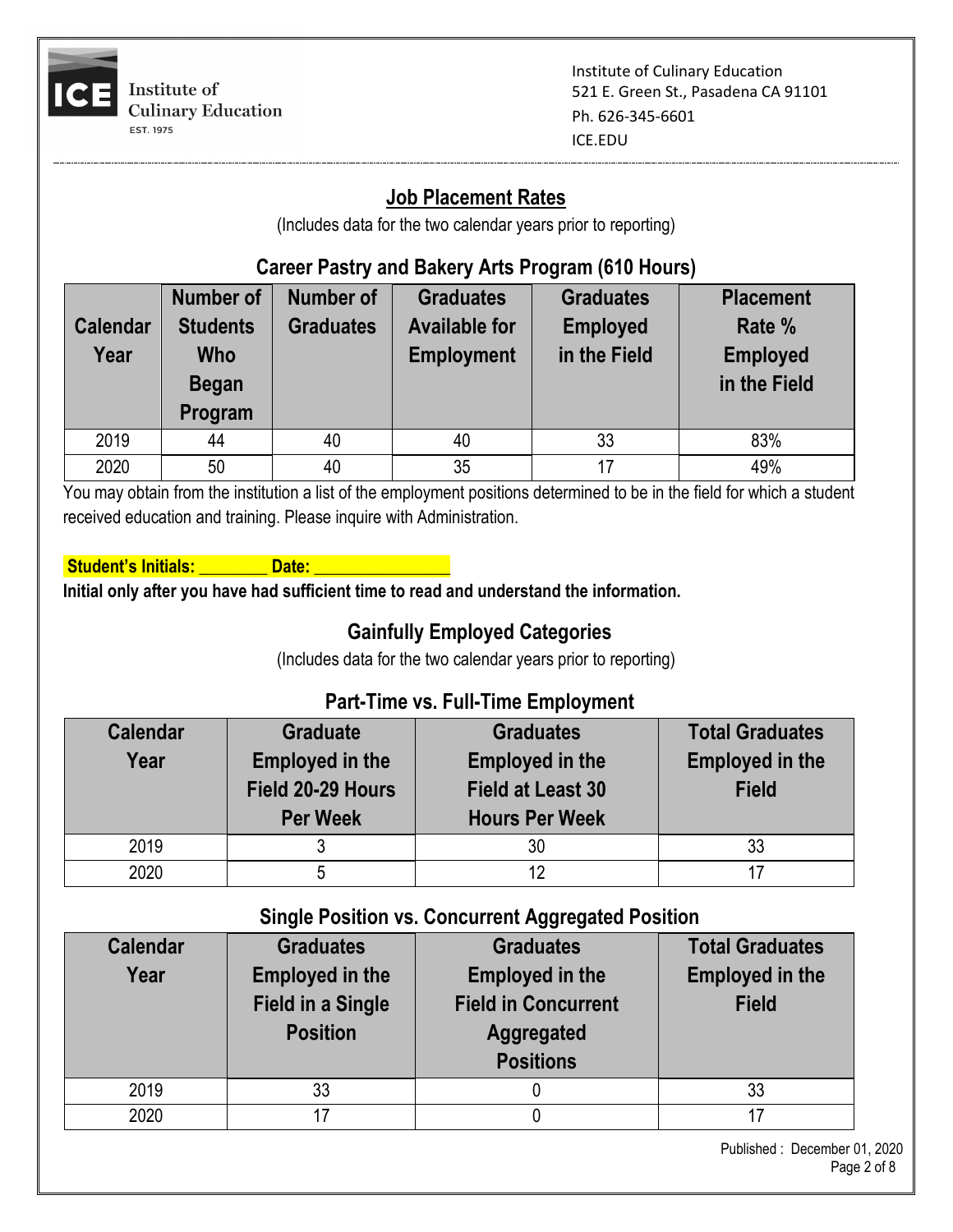

#### **Self-Employed / Freelance Positions**

| <b>Calendar</b><br>Year | <b>Graduates Employed who are Self-</b><br><b>Employed or Working Freelance</b> | <b>Total Graduates</b><br><b>Employed in the Field</b> |
|-------------------------|---------------------------------------------------------------------------------|--------------------------------------------------------|
| 2019                    |                                                                                 |                                                        |
| 2020                    |                                                                                 |                                                        |

#### **Institutional Employment**

| <b>Calendar</b><br>Year     | <b>Graduates Employed in the Field who are</b><br><b>Employed by the Institution, an Employer</b><br>Owned by the Institution, or an Employer<br>who Shares Ownership with the<br>Institution. | <b>Total Graduates</b><br><b>Employed in the Field</b> |
|-----------------------------|------------------------------------------------------------------------------------------------------------------------------------------------------------------------------------------------|--------------------------------------------------------|
| 2019                        |                                                                                                                                                                                                | 33                                                     |
| 2020                        |                                                                                                                                                                                                | 17                                                     |
| الململئات الملابسة والمربية | <b>Data</b>                                                                                                                                                                                    |                                                        |

**Student's Initials: \_\_\_\_\_\_\_\_ Date: \_\_\_\_\_\_\_\_\_\_\_\_\_\_\_\_**

**Initial only after you have had sufficient time to read and understand the information.**

#### **License Examination Passage Rates**

(Includes data for the two calendar years prior to reporting)

| <b>First Available</b><br><b>Exam Date</b> | Date Exam<br><b>Results</b><br>Announced | <b>Number of</b><br><b>Graduates in</b><br><b>Calendar Year</b> | Number of<br><b>Graduates</b><br><b>Taking Exam</b> | <b>Number Who</b><br><b>Passed Exam</b> | <b>Passage Rate</b> |
|--------------------------------------------|------------------------------------------|-----------------------------------------------------------------|-----------------------------------------------------|-----------------------------------------|---------------------|
| 2019                                       | $N/A^{++}$                               | $N/A^{++}$                                                      | $N/A^{++}$                                          | $N/A^{++}$                              | $N/A^{++}$          |
| 2020                                       | $N/A^{++}$                               | $N/A^{++}$                                                      | $N/A^{++}$                                          | $N/A^{++}$                              | $N/A^{++}$          |

++ - Not Applicable. The Institute of Culinary Education does not offer programs which require licensure.

**Student's Initials: All Date: All Date:** All Date: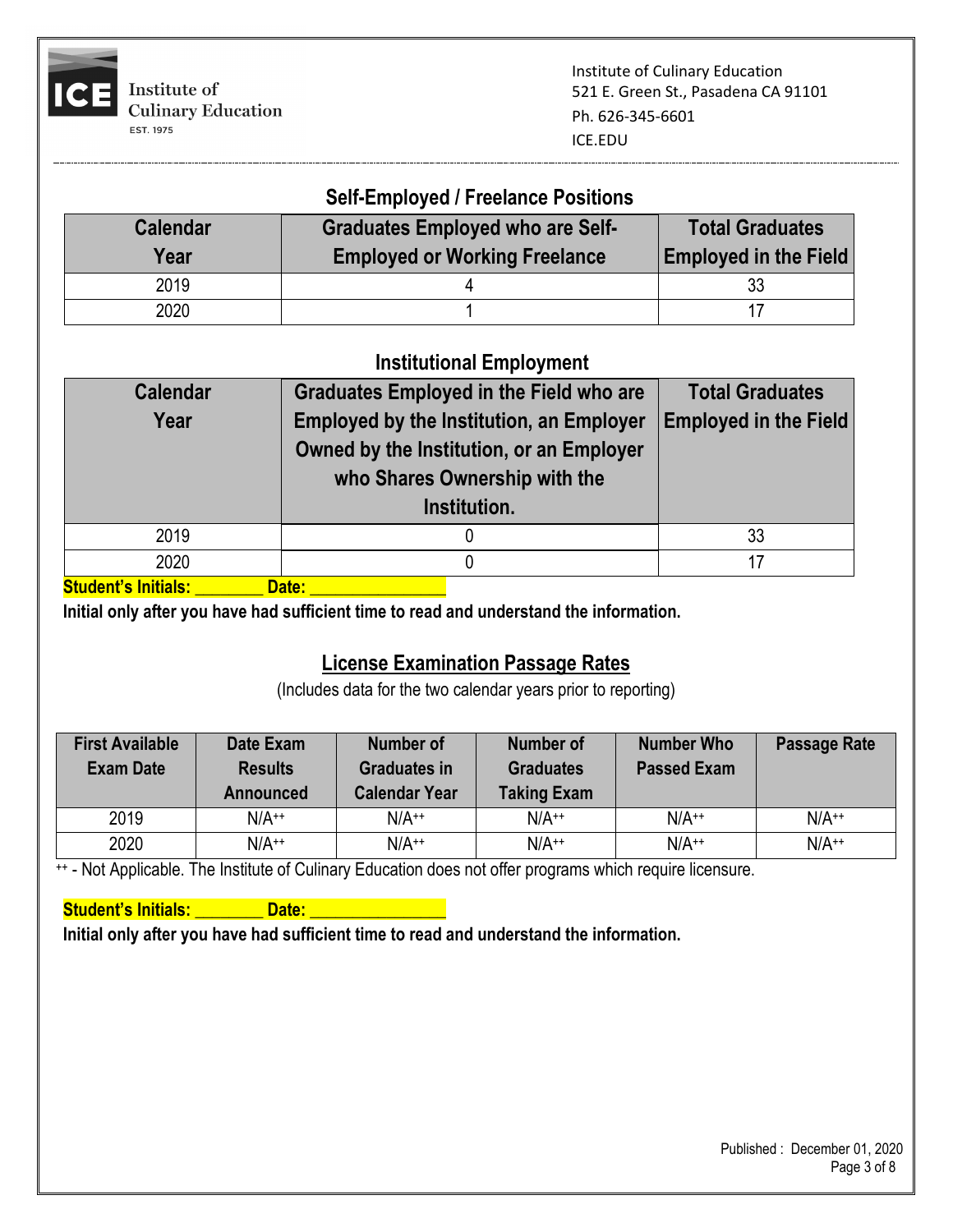

## **Salary and Wage Information**

(Includes data for the two calendar years prior to reporting)

## **Career Pastry and Bakery Arts Program (610 Hours)**

*Annual Salary and Wages Reported for Graduates Employed in the Field*

| <b>Calendar</b> | <b>Graduates</b>     | <b>Graduates</b>   | \$20,001 | \$25,001 | \$30,001 | \$35,001 | \$40,001 | \$45,001 |
|-----------------|----------------------|--------------------|----------|----------|----------|----------|----------|----------|
| Year            | <b>Available for</b> | <b>Employed in</b> |          |          |          |          |          |          |
|                 | <b>Employment</b>    | <b>Field</b>       | \$25,000 | \$30,000 | \$35,000 | \$40,000 | \$45,000 | \$50,000 |
| 2019            | 40                   | 33                 |          | າາ       |          |          |          |          |
| 2020            | 35                   |                    |          |          | 12       |          |          |          |

| Calendar<br>Year | <b>Graduates</b><br><b>Available for</b> | <b>Graduates</b><br><b>Employed in</b> | \$50,001 | \$55,001 | \$60,001<br><b>FOR</b> | \$65,001 | \$70,001 | \$75,001 |
|------------------|------------------------------------------|----------------------------------------|----------|----------|------------------------|----------|----------|----------|
|                  | <b>Employment</b>                        | <b>Field</b>                           | \$55,000 | \$60,000 | \$65,000               | \$70,000 | \$75,000 | \$80,000 |
| 2019             | 40                                       | 33                                     |          |          |                        |          |          |          |
| 2020             | 35                                       |                                        |          |          |                        |          |          |          |

| <b>Calendar</b> | <b>Graduates</b>     | <b>Graduates</b>   | \$80,001 | \$85,001 | \$90,001 | \$95,001  | Over      | <b>No Salary</b>   |
|-----------------|----------------------|--------------------|----------|----------|----------|-----------|-----------|--------------------|
| Year            | <b>Available for</b> | <b>Employed in</b> |          |          |          |           | \$100,000 | <b>Information</b> |
|                 | <b>Employment</b>    | <b>Field</b>       | \$85,000 | \$90,000 | \$95,000 | \$100,000 |           | <b>Reported</b>    |
| 2019            | 40                   | 33                 |          |          |          |           |           |                    |
| 2020            | 35                   |                    |          |          |          |           |           |                    |

A list of sources used to substantiate salary disclosures is available from the school. Please inquire with **Administration** 

#### **Student's Initials: All and Date: Letter Student in Student's Initials: Letter Student Student Student Student**

**Initial only after you have had sufficient time to read and understand the information.**

#### **Cost of Educational Program**

**Total charges for the program for students completing on time in 2019: \$33,235.00 Total charges may be higher for students that do not complete on time Total charges for the program for students completing on time in 2020: \$33,389.35 Total charges may be higher for students that do not complete on time**

**Student's Initials: Communisty Control**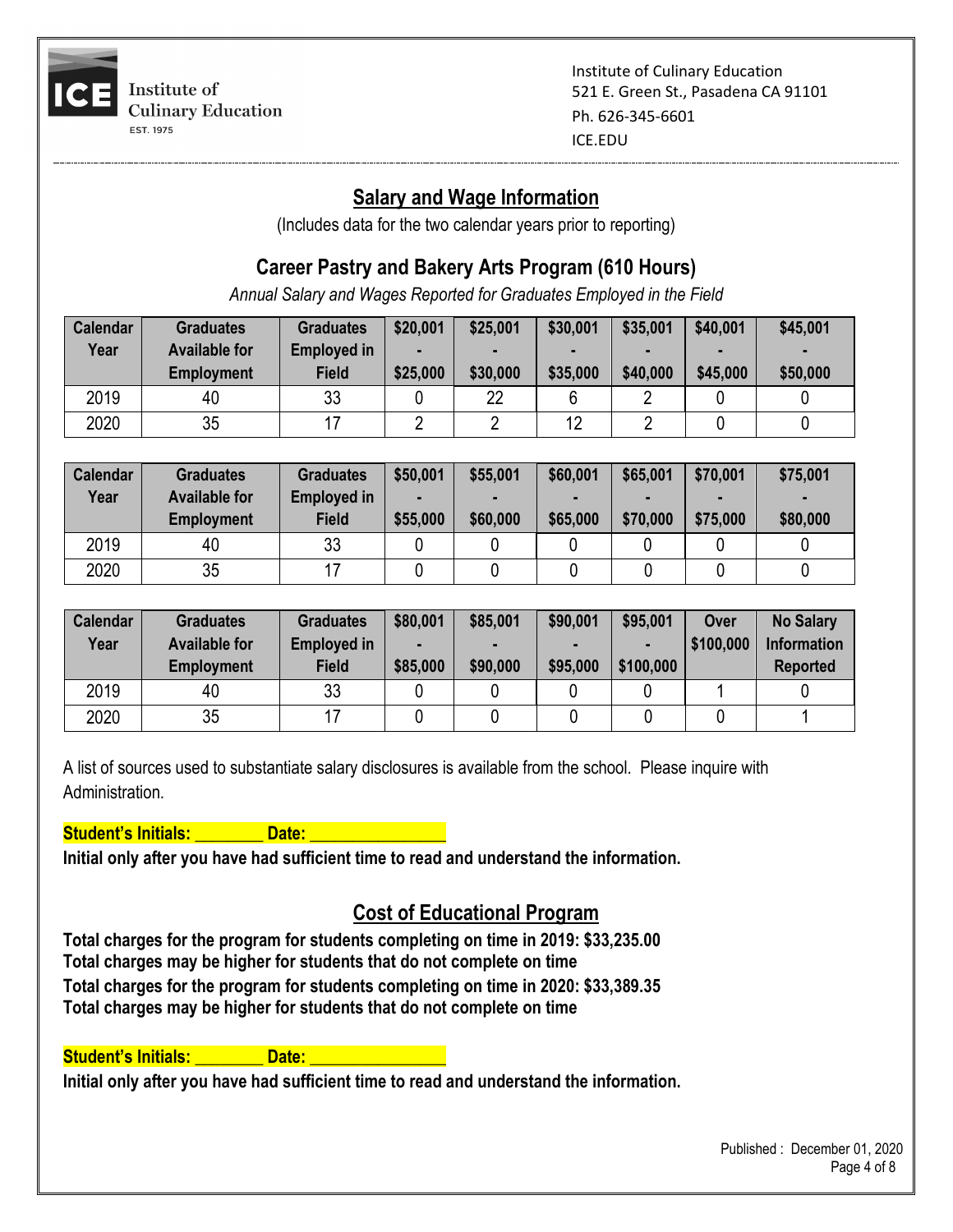

|                 | Federal Student Loan Dept  |                        |                              |                           |  |  |  |
|-----------------|----------------------------|------------------------|------------------------------|---------------------------|--|--|--|
| <b>Calendar</b> | Most recent three year     | The percentage of      | The average amount of        | The percentage of         |  |  |  |
| Year(s)         | cohort default rate, as    | enrolled students in   | federal student loan debt of | graduates in 2019/20 with |  |  |  |
|                 | reported by the United     | 2019/20 receiving      | 2019/20 graduates who took   | federal student loans as  |  |  |  |
|                 | <b>State Department of</b> | federal student loans, | out federal student loans at | calculated by the         |  |  |  |
|                 | Education. <sup>1</sup>    | in the program.        | this institution, in the     | institution.              |  |  |  |
|                 |                            |                        | program.                     |                           |  |  |  |
| 2019            | *                          | 55%                    | \$6,016                      | 50%                       |  |  |  |
| 2020            | $\star$                    | 54%                    | \$5039                       | 37%                       |  |  |  |

#### **Federal Student Loan Debt**

<sup>1</sup>The percentage of students who defaulted on their federal student loans is called the Cohort Default Rate (CDR). It shows the percentage of this school's students who were more than 270 days (9 months) behind on their federal student loans within three years of when the first payment was due. This is the most recent CDR reported by the U.S. Department of Education. \*The CDR requires the program to operate for more than three years to be calculated.

Student's Initials: **Note:** Date: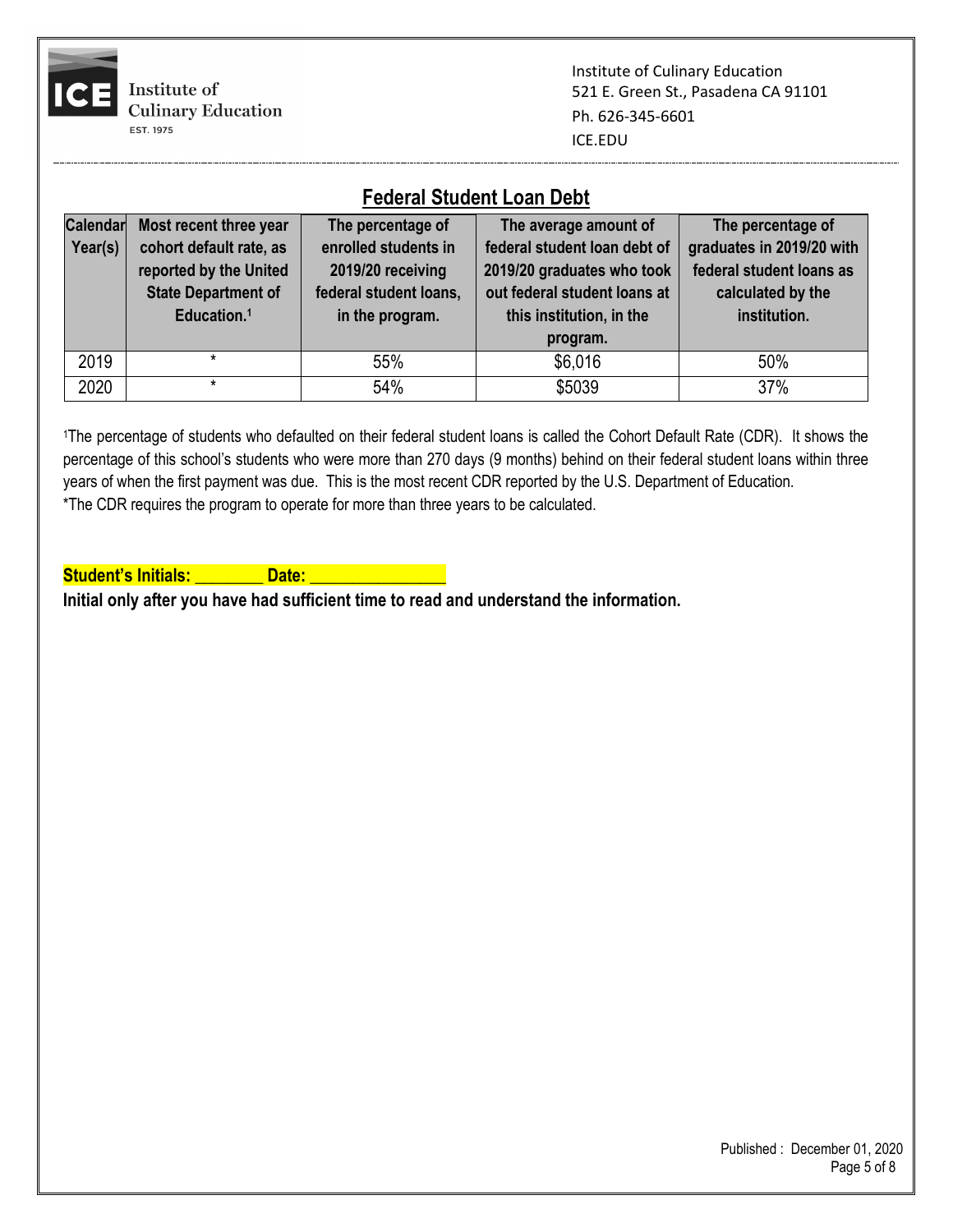

This fact sheet is filed with the Bureau for Private Postsecondary Education. Regardless of any information you may have relating to completion rates, placement rates, starting salaries, or license exam passage rates, this fact sheet contains the information as calculated pursuant to state law.

Any questions a student may have regarding this fact sheet that have not been satisfactorily answered by the institution may be directed to the Bureau for Private Postsecondary Education at 1747 N. Market Blvd, Suite 225, Sacramento, CA 95834, www.bppe.ca.gov, toll-free telephone number (888) 370-7589 or by fax (916) 263-1897.

\_\_\_\_\_\_\_\_\_\_\_\_\_\_\_\_\_\_\_\_\_\_\_\_\_\_\_\_\_\_\_\_\_\_\_\_\_\_\_\_ \_\_\_\_\_\_\_\_\_\_\_\_\_\_\_\_\_\_\_\_\_\_\_\_\_\_\_\_\_\_\_\_\_\_\_

\_\_\_\_\_\_\_\_\_\_\_\_\_\_\_\_\_\_\_\_\_\_\_\_\_\_\_\_\_\_\_\_\_\_\_\_\_\_\_\_ \_\_\_\_\_\_\_\_\_\_\_\_\_\_\_\_\_\_\_\_\_\_\_\_\_\_\_\_\_\_\_\_\_\_\_\_\_\_

Student Name - Print

\_\_\_\_\_\_\_\_\_\_\_\_\_\_\_\_\_\_\_\_\_\_\_\_\_\_\_\_\_\_\_\_\_\_\_\_\_\_\_\_\_

Student Signature Date Communication of the Date Date Date

**School Official Date** Date Control of the Control of the Date Date Date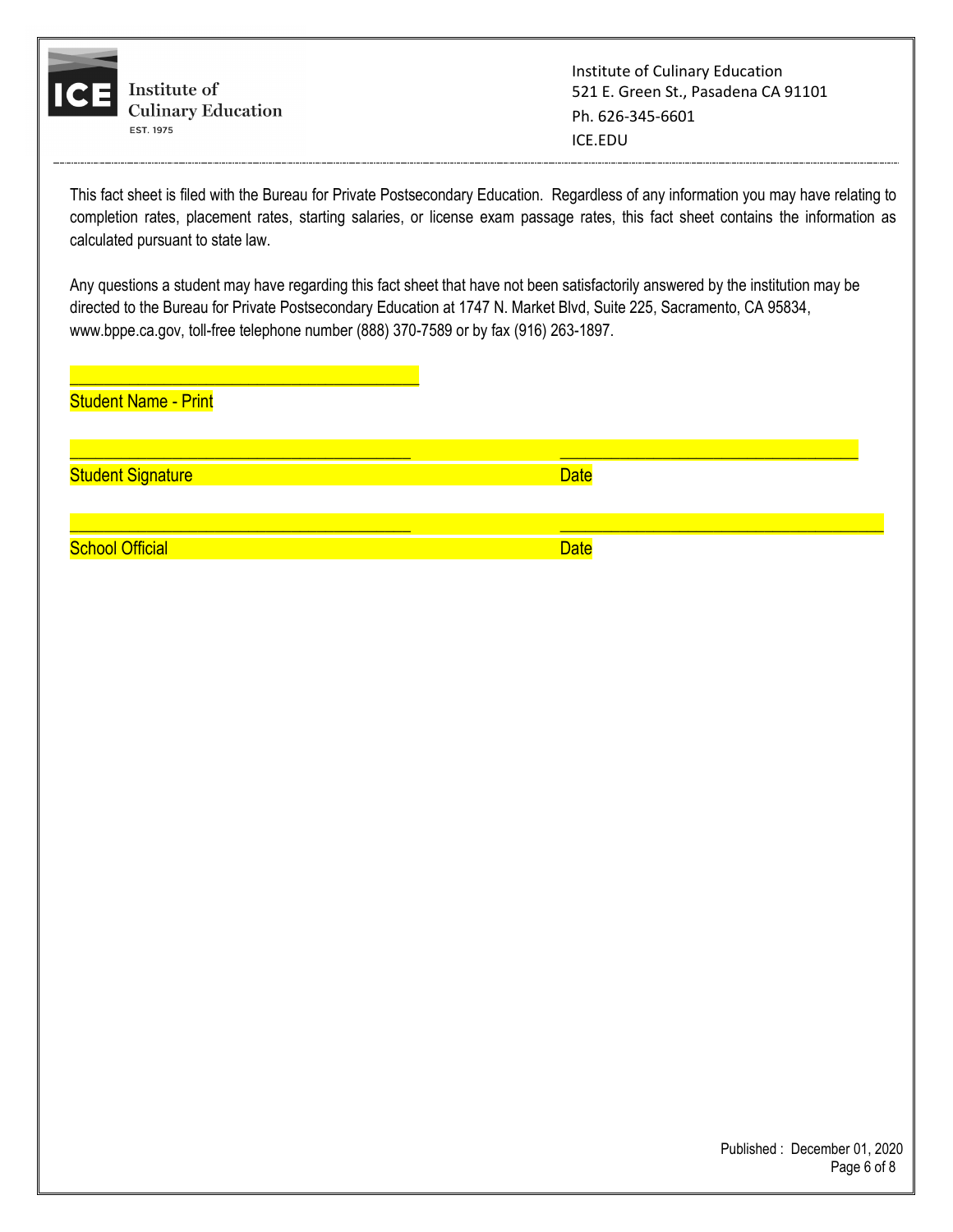

## **Definitions**

- 1. "Number of Students Who Began the Program" means the number of students who began a program who were scheduled to complete the program within 100% of the published program length within the reporting calendar year and excludes all students who cancelled during the cancellation period.
- 2. "Students Available for Graduation" is the number of students who began the program minus the number of students who have died, been incarcerated, or been called to active military duty.
- 3. "Number of On-time Graduates" is the number of students who completed the program within 100% of the published program length within the reporting calendar year.
- 4. "On-time Completion Rate" is the number of on-time graduates divided by the number of students available for graduation.
- 5. "150% Graduates" is the number of students who completed the program within 150% of the program length (includes on-time graduates).
- 6. "150% Completion Rate" is the number of students who completed the program in the reported calendar year within 150% of the published program length, including on-time graduates, divided by the number of students available for graduation.
- 7. "Graduates Available for Employment" means the number of graduates minus the number of graduates unavailable for employment.
- 8. "Graduates Unavailable for Employment" means the graduates who, after graduation, die, become incarcerated, are called to active military duty, are international students that leave the United States or do not have a visa allowing employment in the United States, or are continuing their education in an accredited or bureau-approved postsecondary institution.
- 9. "Graduates Employed in the Field" means graduates who beginning within six months after a student completes the applicable educational program are gainfully employed, whose employment has been reported, and for whom the institution has documented verification of employment. For occupations for which the state requires passing an examination, the six months period begins after the announcement of the examination results for the first examination available after a student completes an applicable educational program.
- 10. "Placement Rate Employed in the Field" is calculated by dividing the number of graduates gainfully employed in the field by the number of graduates available for employment.
- 11. "Number of Graduates Taking Exam" is the number of graduates who took the first available exam in the reported calendar year.
- 12. "First Available Exam Date" is the date for the first available exam after a student completed a program.
- 13. "Passage Rate" is calculated by dividing the number of graduates who passed the exam by the number of graduates who took the reported licensing exam.
- 14. "Number Who Passed First Available Exam" is the number of graduates who took and passed the first available licensing exam after completing the program.
- 15. "Salary" is as reported by graduate or graduate's employer.
- 16. "No Salary Information Reported" is the number of graduates for whom, after making reasonable attempts, the school was not able to obtain salary information.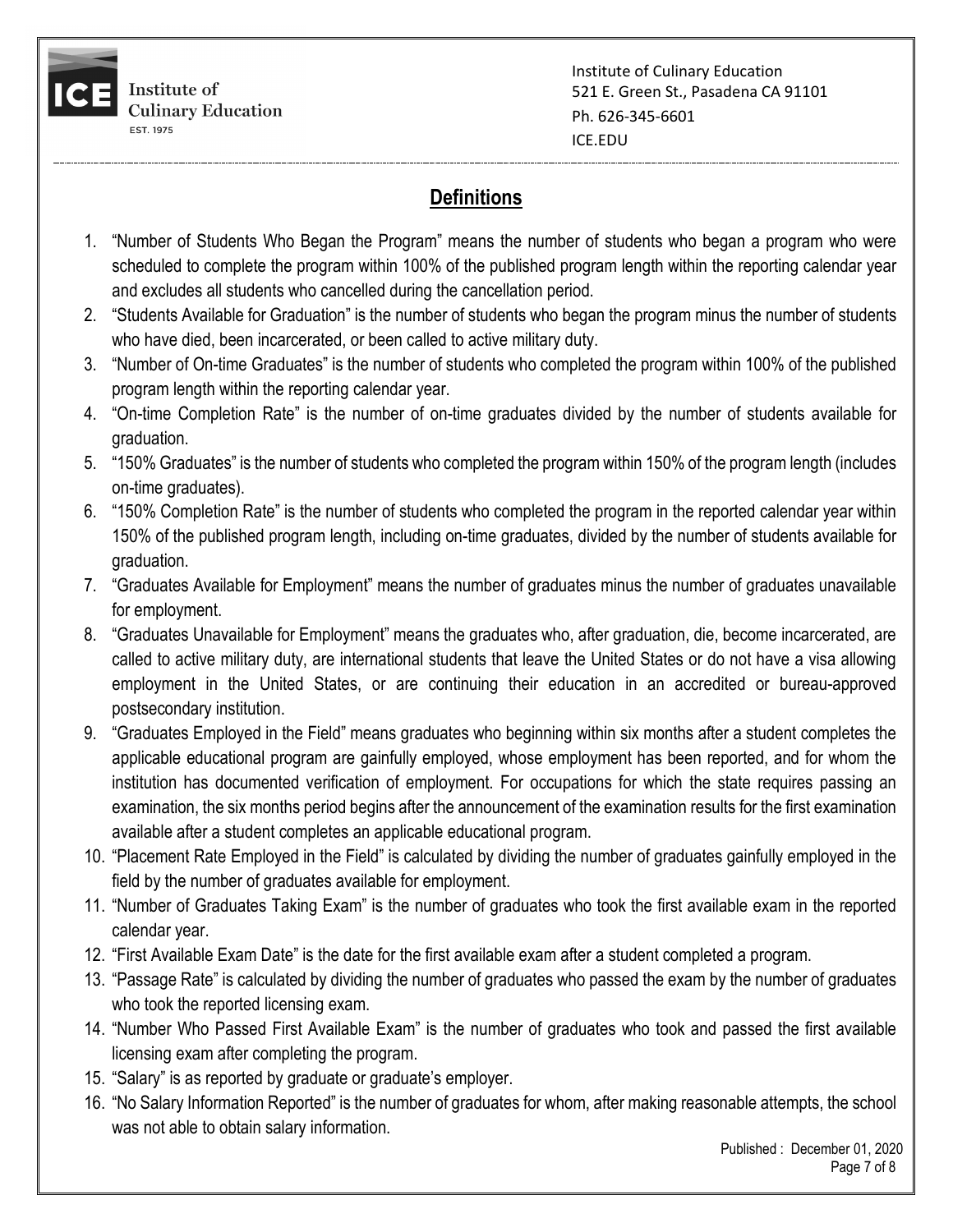

## **STUDENT'S RIGHT TO CANCEL**

You have the right have the right to cancel your agreement for a program of instruction, without any penalty or obligations, through attendance at the first class session or the seventh calendar day after enrollment, whichever is later. Applicants who have not visited the school prior to enrollment will have the opportunity to withdraw without penalty within three business days following either the regularly scheduled orientation procedures or following a tour of the school facilities and inspection of equipment where training and services are provided.

Cancellation of this agreement can occur up to:

discussion of the contract of the contract of the contract of the contract of the contract of the contract of

- Cancellation may occur when the student provides a written notice of cancellation at the following address: 521 Green Street, Pasadena, CA 91101. This can be done by mail or by hand delivery.
- The written notice of cancellation, if sent by mail, is effective when deposited in the mail properly addressed with proper postage.
- The written notice of cancellation need not take any particular form and, however expressed, it is effective if it shows that the student no longer wishes to be bound by the Enrollment Agreement.
- If the Enrollment Agreement is cancelled the school will refund the student any money he/she paid, less a registration fee not to exceed \$85.00, and less any deduction for equipment not returned in good condition, within 45 days after the notice of cancellation is received.

After the end of the cancellation period, you also have the right to stop school at any time; and you have the right to receive a pro rata refund if you have completed 60 percent or less of the scheduled hours in the current payment period in your program through the last day of attendance.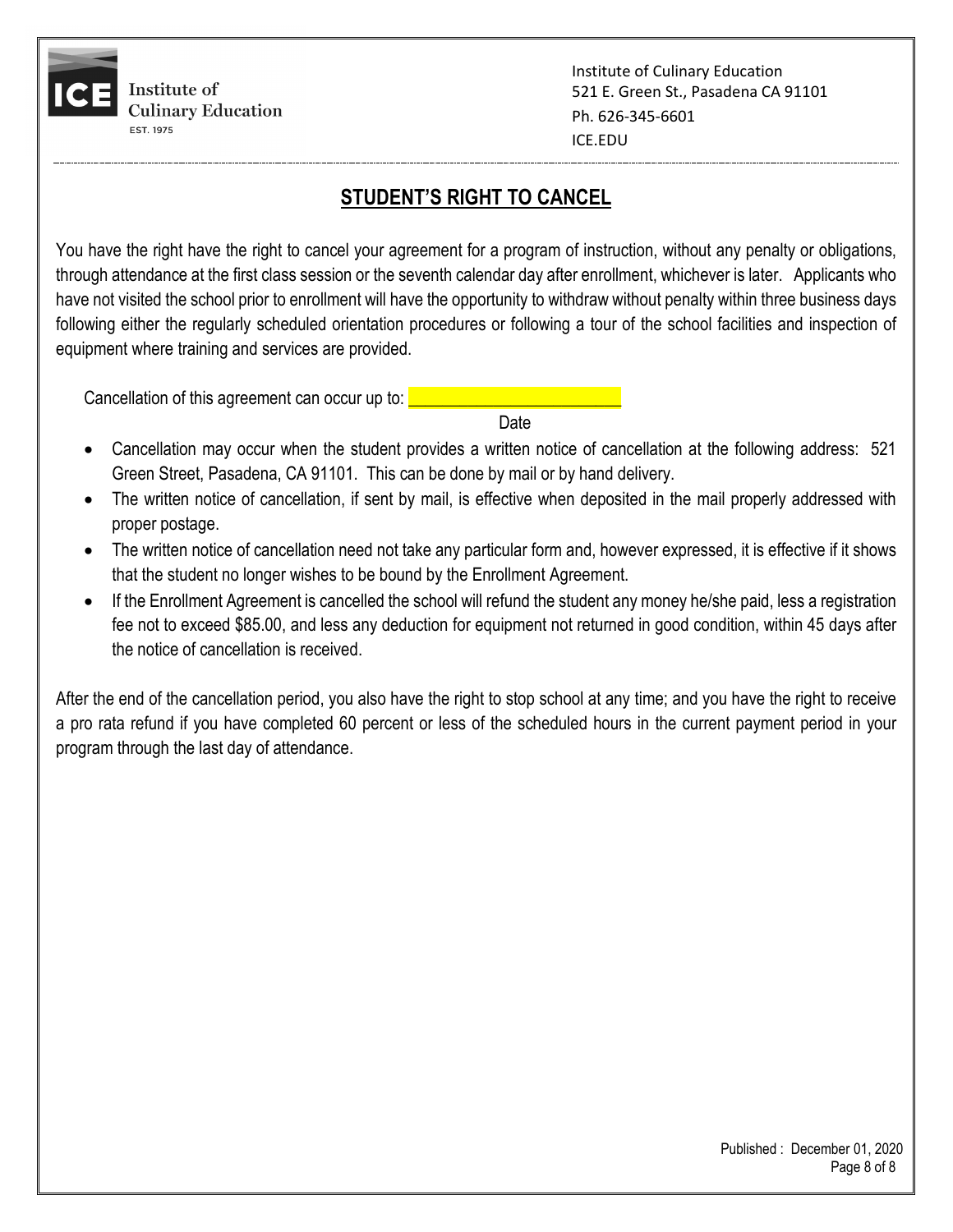

# **SCHOOL PERFORMANCE FACT SHEET CALENDAR YEARS 2019 & 2020**

## **On-Time Completion Rates (Graduation Rates)**

(Includes data for the two calendar years prior to reporting)

## **Career Health-Supportive Culinary Arts Program (632 Hours)**

| <b>Calendar</b><br>Year | <b>Number of Students</b><br>Who Began the<br>Program | <b>Students</b><br><b>Available for</b><br><b>Graduation</b> | <b>Number of</b><br><b>On-Time</b><br><b>Graduates</b> | <b>On-Time</b><br><b>Completion Rate</b> |
|-------------------------|-------------------------------------------------------|--------------------------------------------------------------|--------------------------------------------------------|------------------------------------------|
| 2019                    |                                                       |                                                              |                                                        | 50%                                      |
| 2020                    | 36                                                    | 36                                                           | 18                                                     | 50%                                      |

**Student's Initials: Community Contract Contract Date:** 

**Initial only after you have had sufficient time to read and understand the information.**

## **Students Completing Within 150% of the Published Program Length**

## **Career Health-Supportive Culinary Arts Program (632 Hours)**

| <b>Calendar</b><br>Year | <b>Number of Students</b><br>Who Began the<br>Program | <b>Students</b><br><b>Available for</b><br><b>Graduation</b> | 150%<br><b>Graduates</b> | 150%<br><b>Completion</b><br><b>Table</b> |
|-------------------------|-------------------------------------------------------|--------------------------------------------------------------|--------------------------|-------------------------------------------|
| 2019                    |                                                       |                                                              |                          | 50%                                       |
| 2020                    | 36                                                    | 36                                                           | 24                       | 67%                                       |

**Student's Initials: Algebra Contract Contract Contract Contract Contract Contract Contract Contract Contract Contract Contract Contract Contract Contract Contract Contract Contract Contract Contract Contract Contract Cont**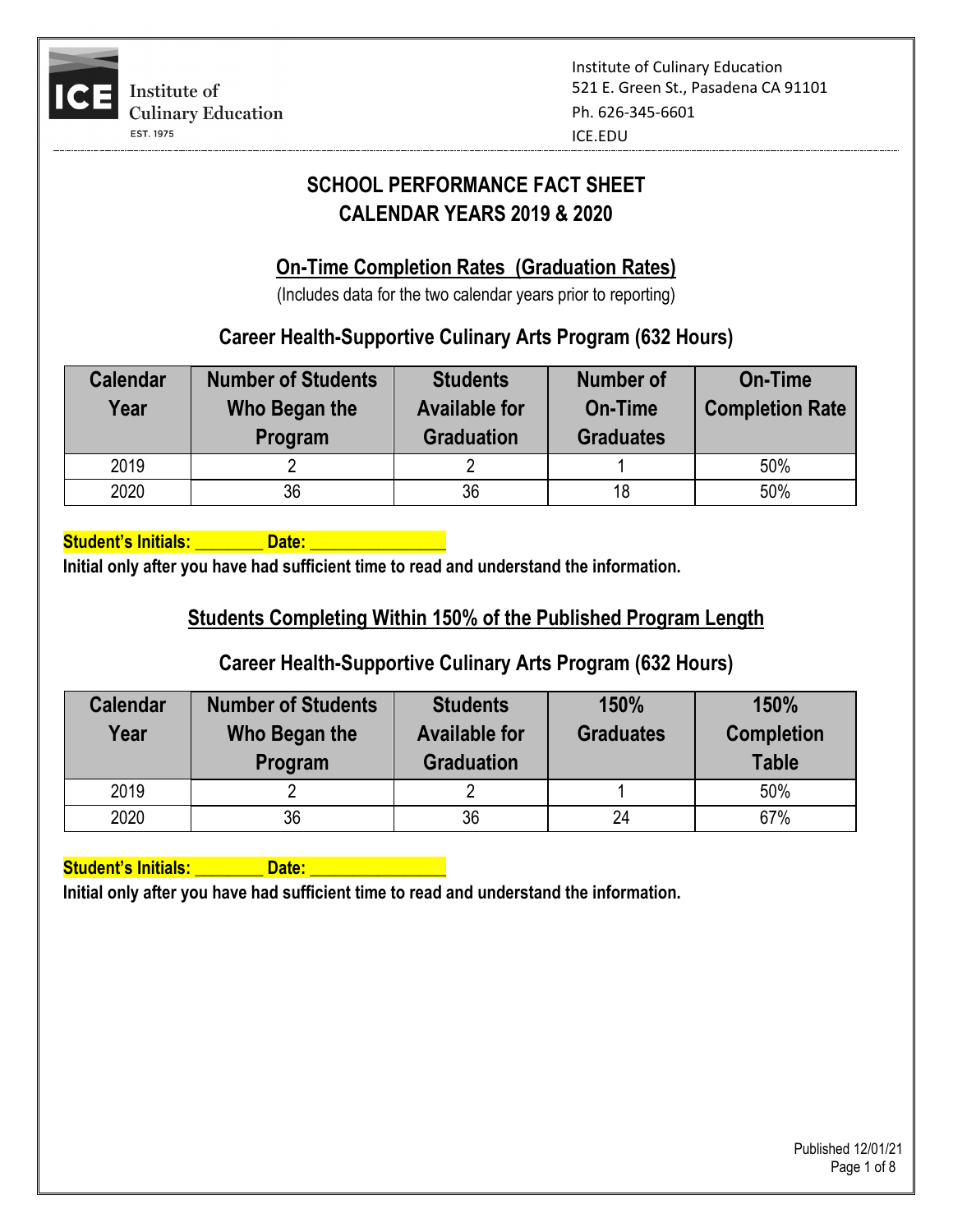

#### **Job Placement Rates**

(Includes data for the two calendar years prior to reporting)

## **Career Health-Supportive Culinary Arts Program (632 Hours)**

| <b>Calendar</b> | <b>Number of</b> | Number of        | <b>Graduates</b>     | <b>Graduates</b> | <b>Placement</b> |
|-----------------|------------------|------------------|----------------------|------------------|------------------|
| Year            | <b>Students</b>  | <b>Graduates</b> | <b>Available for</b> | <b>Employed</b>  | Rate %           |
|                 | who              |                  | <b>Employment</b>    | in the Field     | <b>Employed</b>  |
|                 | Began the        |                  |                      |                  | in the Field     |
|                 | Program          |                  |                      |                  |                  |
| 2019            | 2                |                  |                      |                  | 100%             |
| 2020            | 36               | 24               | 24                   |                  | 33%              |

You may obtain from the institution a list of the employment positions determined to be in the field for which a student received education and training. Please inquire with Administration.

| <b>Student's Initials:</b> | Date: |  |
|----------------------------|-------|--|
|                            |       |  |

**Initial only after you have had sufficient time to read and understand the information.**

## **Gainfully Employed Categories**

(Includes data for the two calendar years prior to reporting)

#### **Part-Time vs. Full-Time Employment**

| <b>Calendar</b><br>Year | <b>Graduate Employed</b><br>in the Field<br>20-29 Hours Per<br><b>Week</b> | <b>Graduates</b><br><b>Employed in the</b><br><b>Field at Least 30</b><br><b>Hours Per Week</b> | <b>Total Graduates</b><br><b>Employed in the</b><br><b>Field</b> |
|-------------------------|----------------------------------------------------------------------------|-------------------------------------------------------------------------------------------------|------------------------------------------------------------------|
| 2019                    |                                                                            |                                                                                                 |                                                                  |
| 2020                    |                                                                            |                                                                                                 |                                                                  |

#### **Single Position vs. Concurrent Aggregated Position**

| <b>Calendar</b><br>Year | <b>Graduates</b><br><b>Employed in the</b><br><b>Field in a Single</b><br><b>Position</b> | <b>Graduates</b><br><b>Employed in the</b><br><b>Field in Concurrent</b><br>Aggregated<br><b>Positions</b> | <b>Total Graduates</b><br><b>Employed in the</b><br><b>Field</b> |
|-------------------------|-------------------------------------------------------------------------------------------|------------------------------------------------------------------------------------------------------------|------------------------------------------------------------------|
| 2019                    |                                                                                           |                                                                                                            |                                                                  |
| 2020                    |                                                                                           |                                                                                                            |                                                                  |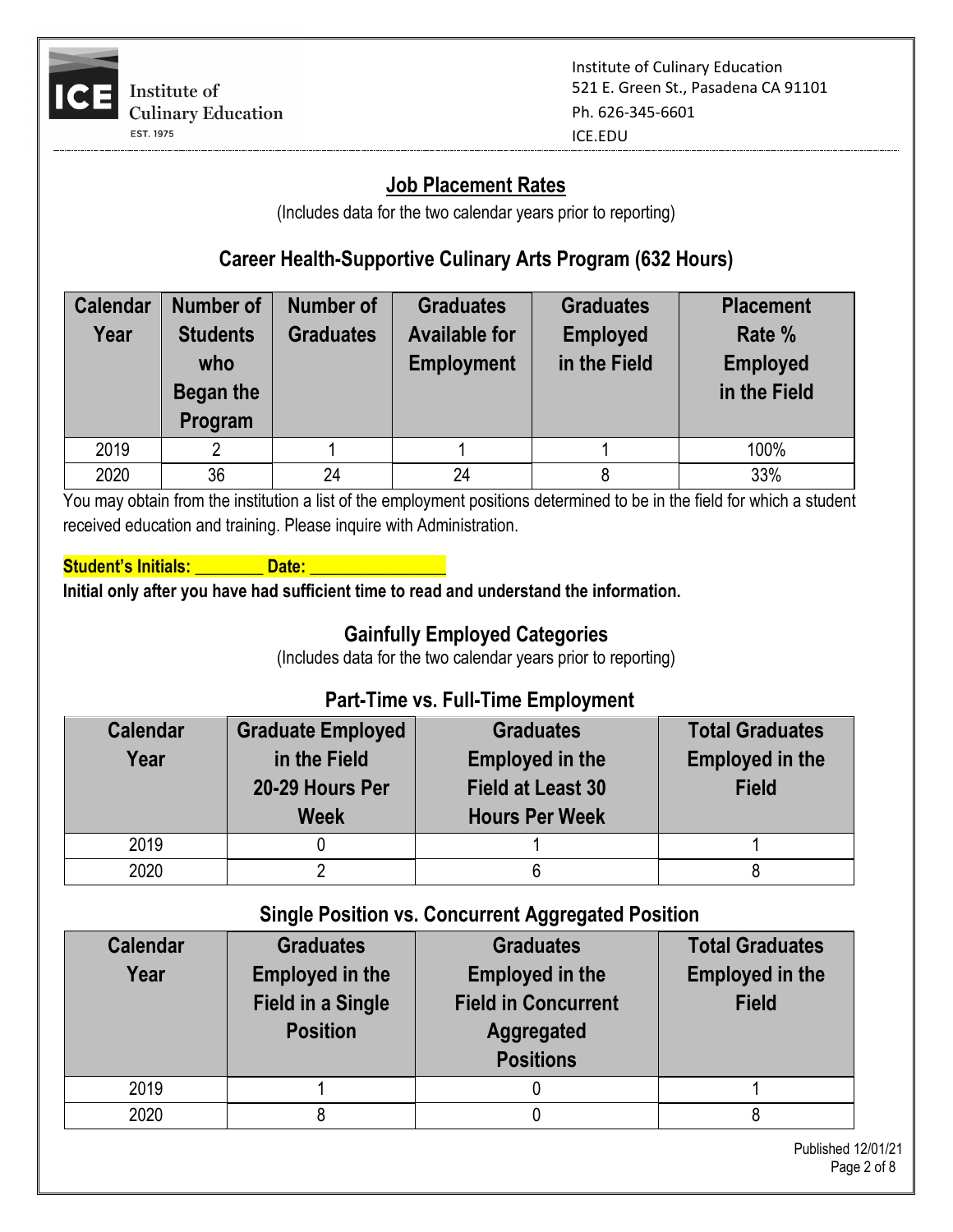

# **Self-Employed / Freelance Positions**

| <b>Calendar</b><br>Year | <b>Graduates Employed Who</b><br>are self-employed or<br>working Freelance | <b>Total Graduates</b><br><b>Employed in the Field</b> |
|-------------------------|----------------------------------------------------------------------------|--------------------------------------------------------|
| 2019                    |                                                                            |                                                        |
| 2020                    |                                                                            |                                                        |

#### **Institutional Employment**

| <b>Calendar</b><br>Year | <b>Graduates Employed in the Field who are</b><br><b>Employed by the Institution, an Employer</b><br>Owned by the Institution, or an Employer<br>who Shares Ownership with the<br>Institution. | <b>Total Graduates</b><br><b>Employed in the Field</b> |
|-------------------------|------------------------------------------------------------------------------------------------------------------------------------------------------------------------------------------------|--------------------------------------------------------|
| 2019                    |                                                                                                                                                                                                |                                                        |
| 2020                    |                                                                                                                                                                                                |                                                        |

Student's Initials: **\_\_\_\_\_\_\_\_\_\_ Date: \_\_\_\_\_\_** 

**Initial only after you have had sufficient time to read and understand the information.**

#### **License Examination Passage Rates**

(Includes data for the two calendar years prior to reporting)

#### **Career Health-Supportive Culinary Arts Program (632 Hours)**

| <b>First Available</b><br><b>Exam Date</b> | Date Exam<br><b>Results</b><br><b>Announced</b> | Number of<br><b>Graduates in</b><br><b>Calendar Year</b> | <b>Number of</b><br><b>Graduates</b><br><b>Taking Exam</b> | <b>Number Who</b><br><b>Passed Exam</b> | <b>Passage Rate</b> |
|--------------------------------------------|-------------------------------------------------|----------------------------------------------------------|------------------------------------------------------------|-----------------------------------------|---------------------|
| 2019                                       | $N/A^{++}$                                      | $N/A^{++}$                                               | $N/A^{++}$                                                 | $N/A^{++}$                              | $N/A^{++}$          |
| 2020                                       | $N/A^{++}$                                      | $N/A^{++}$                                               | $N/A^{++}$                                                 | $N/A^{++}$                              | $N/A^{++}$          |

<sup>++</sup> - Not Applicable. The Institute of Culinary Education does not offer programs which require licensure.

#### **Student's Initials: All Date: All Date:** All Date: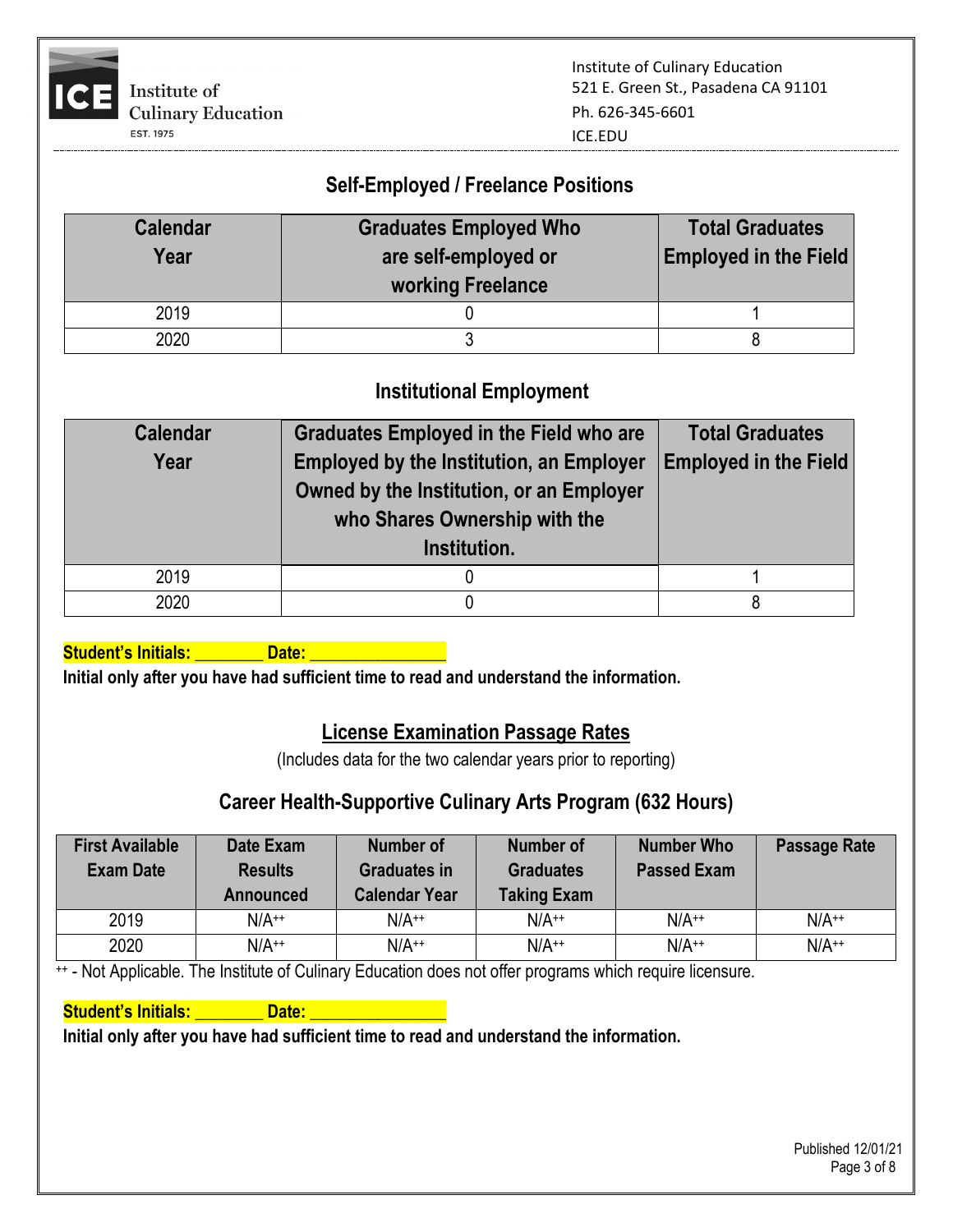

#### **Salary and Wage Information**

(Includes data for the two calendar years prior to reporting)

## **Career Health-Supportive Culinary Arts Program (632 Hours)**

*Annual Salary and Wages Reported for Graduates in the Field*

| <b>Calendar</b><br>Year | <b>Graduates</b><br><b>Available for</b><br><b>Employment</b> | <b>Graduates</b><br><b>Employed in</b><br><b>Field</b> | $ \$25,001 $ \$30,001   \$35,001   \$40,001<br>$ \$30,000 $ \$35,000   \$40,000   \$45,000 | $\overline{\phantom{0}}$ | $\blacksquare$ | \$45,001<br>\$50,000 |
|-------------------------|---------------------------------------------------------------|--------------------------------------------------------|--------------------------------------------------------------------------------------------|--------------------------|----------------|----------------------|
| 2019                    |                                                               |                                                        |                                                                                            |                          |                |                      |
| 2020                    | 24                                                            |                                                        |                                                                                            |                          |                |                      |

| <b>Calendar</b> | <b>Graduates</b>     | <b>Graduates</b>   |                   |                           | $ $50,001 $ \$55,001   \$60,001   \$65,001   No Salary |
|-----------------|----------------------|--------------------|-------------------|---------------------------|--------------------------------------------------------|
| Year            | <b>Available for</b> | <b>Employed in</b> |                   |                           | <b>Information</b>                                     |
|                 | <b>Employment</b>    | <b>Field</b>       | \$55,000 \$60,000 | $ $65,000$ $ $70,000$ $ $ | Reported                                               |
| 2019            |                      |                    |                   |                           |                                                        |
| 2020            | 24                   |                    |                   |                           |                                                        |

A list of sources used to substantiate salary disclosures is available from the school. Please inquire with Administration.

**Student's Initials: Construct Date:** 

**Initial only after you have had sufficient time to read and understand the information.**

#### **Cost of Educational Program**

**Total charges for the program for students completing on time in 2019: \$28,510.00 Total charges may be higher for students that do not complete on time Total charges for the program for students completing on time in 2020: \$28,576.15 Total charges may be higher for students that do not complete on time**

**Student's Initials: All Date: All Date:** All Date: All Date: All Date: All Date: All Date: All Date: All Date: All Date: All Date: All Date: All Date: All Date: All Date: All Date: All Date: All Date: All Date: All Date: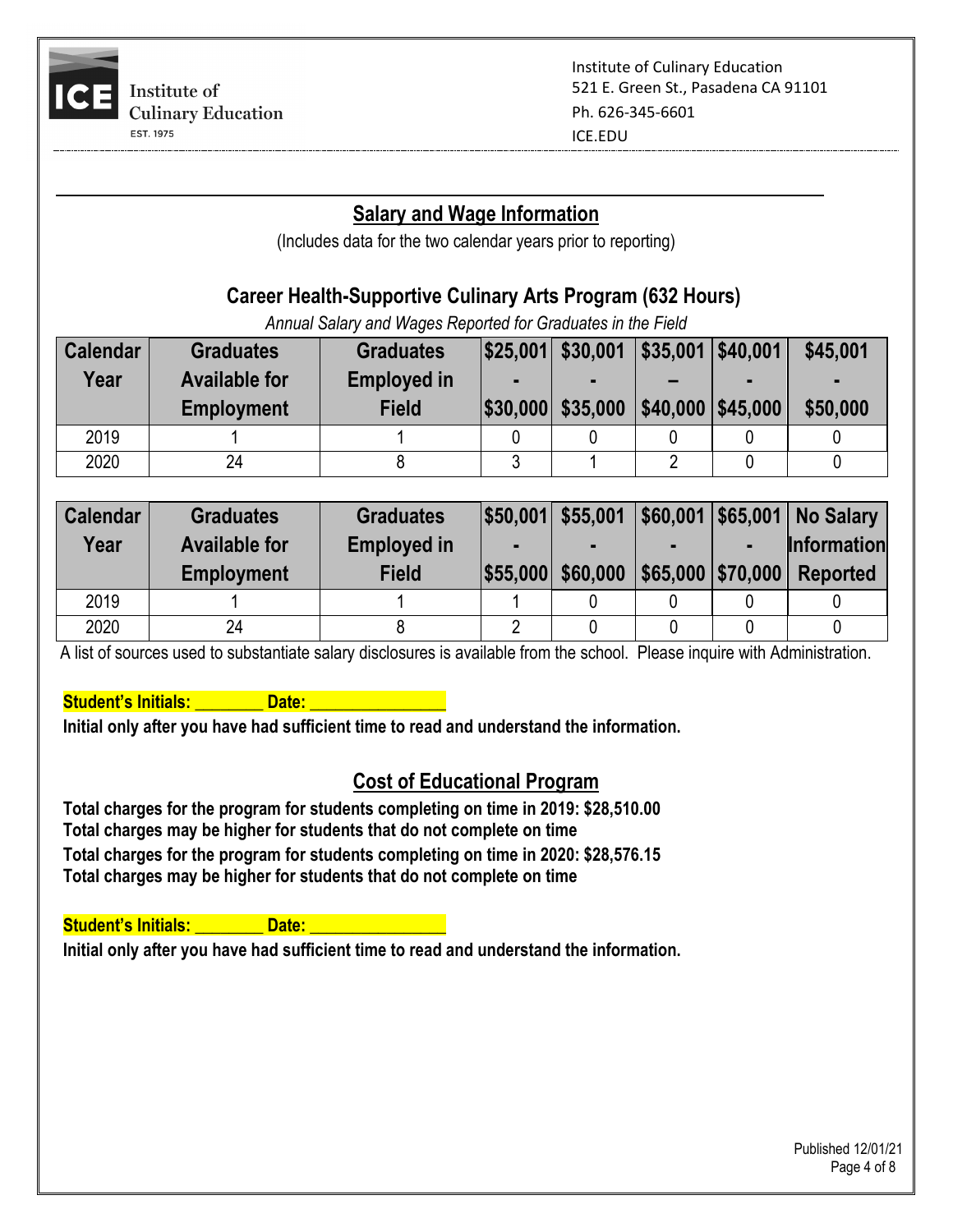

#### **Federal Student Loan Debt**

| Calendar | Most recent three year     | The percentage of      | The average amount of        | The percentage of         |
|----------|----------------------------|------------------------|------------------------------|---------------------------|
| Year(s)  | cohort default rate, as    | enrolled students in   | federal student loan debt of | graduates in 2019/20 with |
|          | reported by the United     | 2019/20 receiving      | 2019/20 graduates who took   | federal student loans as  |
|          | <b>State Department of</b> | federal student loans, | out federal student loans at | calculated by the         |
|          | Education. <sup>1</sup>    | in the program.        | this institution, in the     | institution.              |
|          |                            |                        | program.                     |                           |
| 2019     |                            | 0%                     | \$0                          | $0\%$                     |
| 2020     | *                          | 42%                    | \$6239                       | 37%                       |

1The percentage of students who defaulted on their federal student loans is called the Cohort Default Rate (CDR). It shows the percentage of this school's students who were more than 270 days (9 months) behind on their federal student loans within three years of when the first payment was due. This is the most recent CDR reported by the U.S. Department of Education. \*The CDR requires the program to operate for more than three years to be calculated.

**Student's Initials: All and Date: Date:**  $\blacksquare$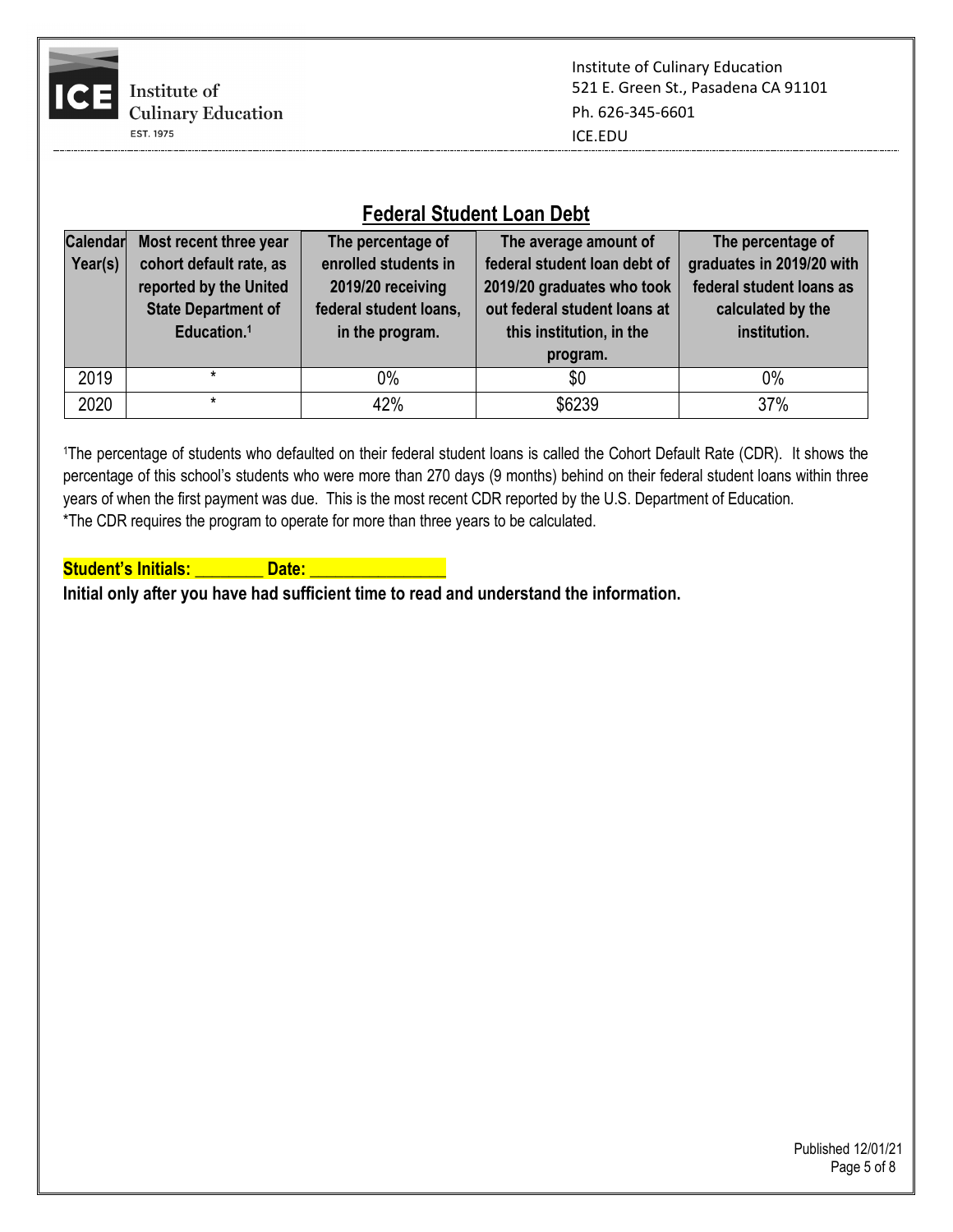

This fact sheet is filed with the Bureau for Private Postsecondary Education. Regardless of any information you may have relating to completion rates, placement rates, starting salaries, or license exam passage rates, this fact sheet contains the information as calculated pursuant to state law.

Any questions a student may have regarding this fact sheet that have not been satisfactorily answered by the institution may be directed to the Bureau for Private Postsecondary Education at 2535 Capitol Oaks Drive, Suite 400, Sacramento, CA 95833, [www.bppe.ca.gov,](http://www.bppe.ca.gov/) toll-free telephone number (888) 370-7589 or by fax (916) 263-1897.

\_\_\_\_\_\_\_\_\_\_\_\_\_\_\_\_\_\_\_\_\_\_\_\_\_\_\_\_\_\_\_\_\_\_\_\_\_\_\_\_ \_\_\_\_\_\_\_\_\_\_\_\_\_\_\_\_\_\_\_\_\_\_\_\_\_\_\_\_\_\_\_\_\_\_\_

Student Name - Print

\_\_\_\_\_\_\_\_\_\_\_\_\_\_\_\_\_\_\_\_\_\_\_\_\_\_\_\_\_\_\_\_\_\_\_\_\_\_\_\_\_

Student Signature Date Date Controllers and Date Date Date

School Official Date

**\* =** This program is new. Therefore, the number of students who graduate, the number of students who are placed, or the starting salary you can earn after finishing the educational program are unknown at this time. Information regarding general salary and placement statistics may be available from government sources or from the institution, but is not equivalent to actual performance data. This program was approved by the Bureau on 01/10/2019. As of 04/30/2021, two full years of data for this program will be available.

 $\_$  , and the set of the set of the set of the set of the set of the set of the set of the set of the set of the set of the set of the set of the set of the set of the set of the set of the set of the set of the set of th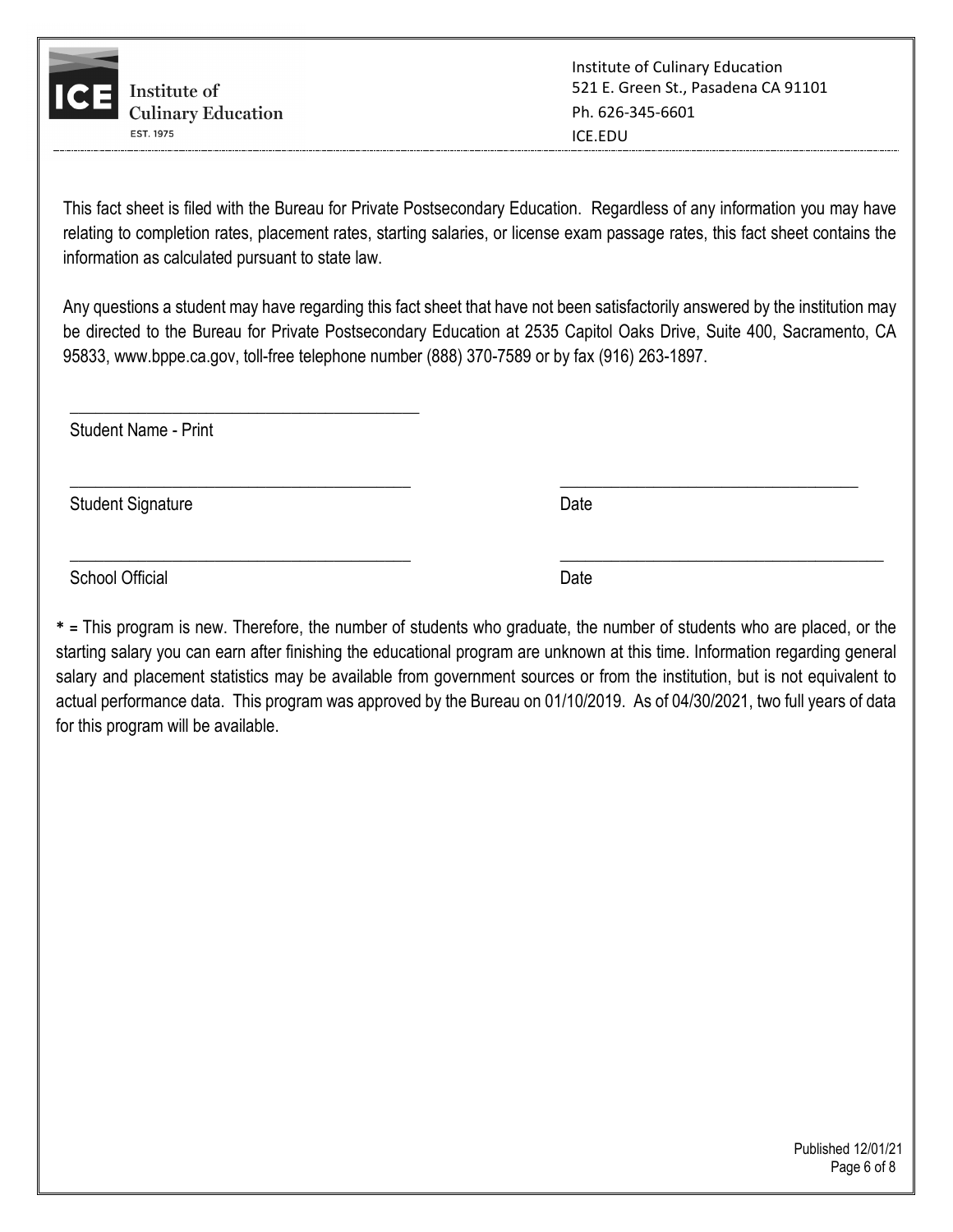

# **Definitions**

- 1. "Number of Students Who Began the Program" means the number of students who began a program who were scheduled to complete the program within 100% of the published program length within the reporting calendar year and excludes all students who cancelled during the cancellation period.
- 2. "Students Available for Graduation" is the number of students who began the program minus the number of students who have died, been incarcerated, or been called to active military duty.
- 3. "Number of On-time Graduates" is the number of students who completed the program within 100% of the published program length within the reporting calendar year.
- 4. "On-time Completion Rate" is the number of on-time graduates divided by the number of students available for graduation.
- 5. "150% Graduates" is the number of students who completed the program within 150% of the program length (includes on-time graduates).
- 6. "150% Completion Rate" is the number of students who completed the program in the reported calendar year within 150% of the published program length, including on-time graduates, divided by the number of students available for graduation.
- 7. "Graduates Available for Employment" means the number of graduates minus the number of graduates unavailable for employment.
- 8. "Graduates Unavailable for Employment" means the graduates who, after graduation, die, become incarcerated, are called to active military duty, are international students that leave the United States or do not have a visa allowing employment in the United States, or are continuing their education in an accredited or bureau-approved postsecondary institution.
- 9. "Graduates Employed in the Field" means graduates who beginning within six months after a student completes the applicable educational program are gainfully employed, whose employment has been reported, and for whom the institution has documented verification of employment. For occupations for which the state requires passing an examination, the six months period begins after the announcement of the examination results for the first examination available after a student completes an applicable educational program.
- 10. "Placement Rate Employed in the Field" is calculated by dividing the number of graduates gainfully employed in the field by the number of graduates available for employment.
- 11. "Number of Graduates Taking Exam" is the number of graduates who took the first available exam in the reported calendar year.
- 12. "First Available Exam Date" is the date for the first available exam after a student completed a program.
- 13. "Passage Rate" is calculated by dividing the number of graduates who passed the exam by the number of graduates who took the reported licensing exam.
- 14. "Number Who Passed First Available Exam" is the number of graduates who took and passed the first available licensing exam after completing the program.
- 15. "Salary" is as reported by graduate or graduate's employer.
- 16. "No Salary Information Reported" is the number of graduates for whom, after making reasonable attempts, the school was not able to obtain salary information.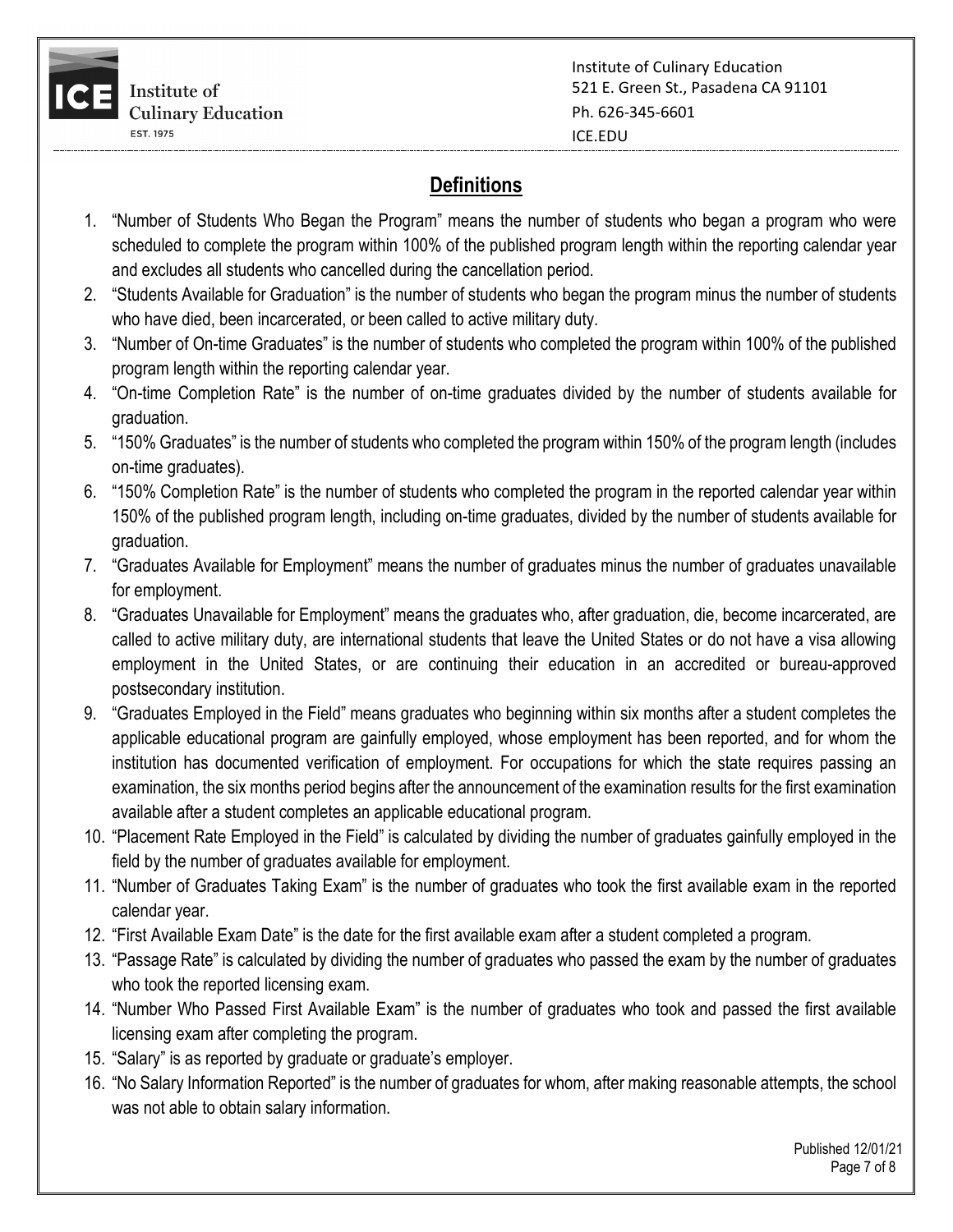

## **STUDENT'S RIGHT TO CANCEL**

You have the right have the right to cancel your agreement for a program of instruction, without any penalty or obligations, through attendance at the first class session or the seventh calendar day after enrollment, whichever is later. Applicants who have not visited the school prior to enrollment will have the opportunity to withdraw without penalty within three business days following either the regularly scheduled orientation procedures or following a tour of the school facilities and inspection of equipment where training and services are provided.

Cancellation of this agreement can occur up to:

and the contract of the contract of the contract of the contract of the contract of the contract of the contract of the contract of the contract of the contract of the contract of the contract of the contract of the contra

- Cancellation may occur when the student provides a written notice of cancellation at the following address: 521 Green Street, Pasadena, CA 91101. This can be done by mail or by hand delivery.
- The written notice of cancellation, if sent by mail, is effective when deposited in the mail properly addressed with proper postage.
- The written notice of cancellation need not take any particular form and, however expressed, it is effective if it shows that the student no longer wishes to be bound by the Enrollment Agreement.
- If the Enrollment Agreement is cancelled the school will refund the student any money he/she paid, less a registration fee not to exceed \$85.00, and less any deduction for equipment not returned in good condition, within 45 days after the notice of cancellation is received.

After the end of the cancellation period, you also have the right to stop school at any time; and you have the right to receive a pro rata refund if you have completed 60 percent or less of the scheduled hours in the current payment period in your program through the last day of attendance.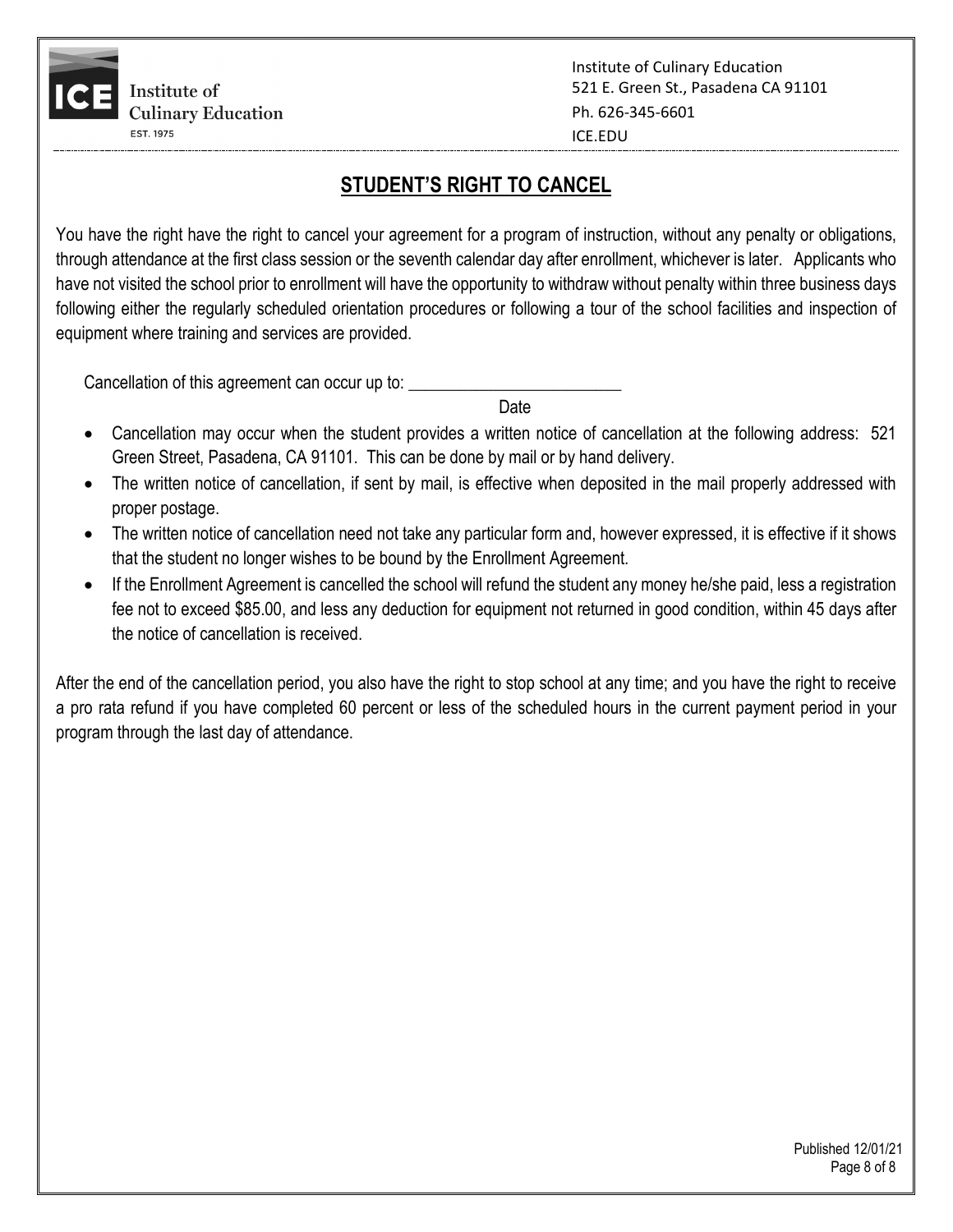

## **SCHOOL PERFORMANCE FACT SHEET CALENDAR YEARS 2019 & 2020**

## **On-Time Completion Rates (Graduation Rates)**

(Includes data for the two calendar years prior to reporting)

## **Restaurant and Culinary Management Program (316 Hours)**

| <b>Calendar</b><br>Year | <b>Number of Students</b><br>Who Began the<br>Program | <b>Students</b><br><b>Available for</b><br><b>Graduation</b> | <b>Number of</b><br><b>On-Time</b><br><b>Graduates</b> | <b>On-Time</b><br><b>Completion</b><br><b>Rate</b> |
|-------------------------|-------------------------------------------------------|--------------------------------------------------------------|--------------------------------------------------------|----------------------------------------------------|
| 2019                    | 54                                                    | 54                                                           | 48                                                     | 89%                                                |
| 2020                    | 61                                                    | 61                                                           | 43                                                     | 71%                                                |

Student's Initials: **Quart Containst Line Containst Line Contains** 

**Initial only after you have had sufficient time to read and understand the information.**

## **Students Completing Within 150% of the Published Program Length**

## **Restaurant and Culinary Management Program (316 Hours)**

| <b>Calendar</b><br>Year | <b>Number of Students</b><br>Who Began the<br>Program | <b>Students</b><br><b>Available for</b><br><b>Graduation</b> | 150%<br><b>Graduates</b> | 150%<br><b>Completion</b><br><b>Table</b> |
|-------------------------|-------------------------------------------------------|--------------------------------------------------------------|--------------------------|-------------------------------------------|
| 2019                    |                                                       | $\star$                                                      |                          |                                           |
| 2020                    |                                                       | 61                                                           | 48                       | 79%                                       |

**Student's Initials: \_\_\_\_\_\_\_\_ Date: \_\_\_\_\_\_\_\_\_\_\_\_\_\_\_\_**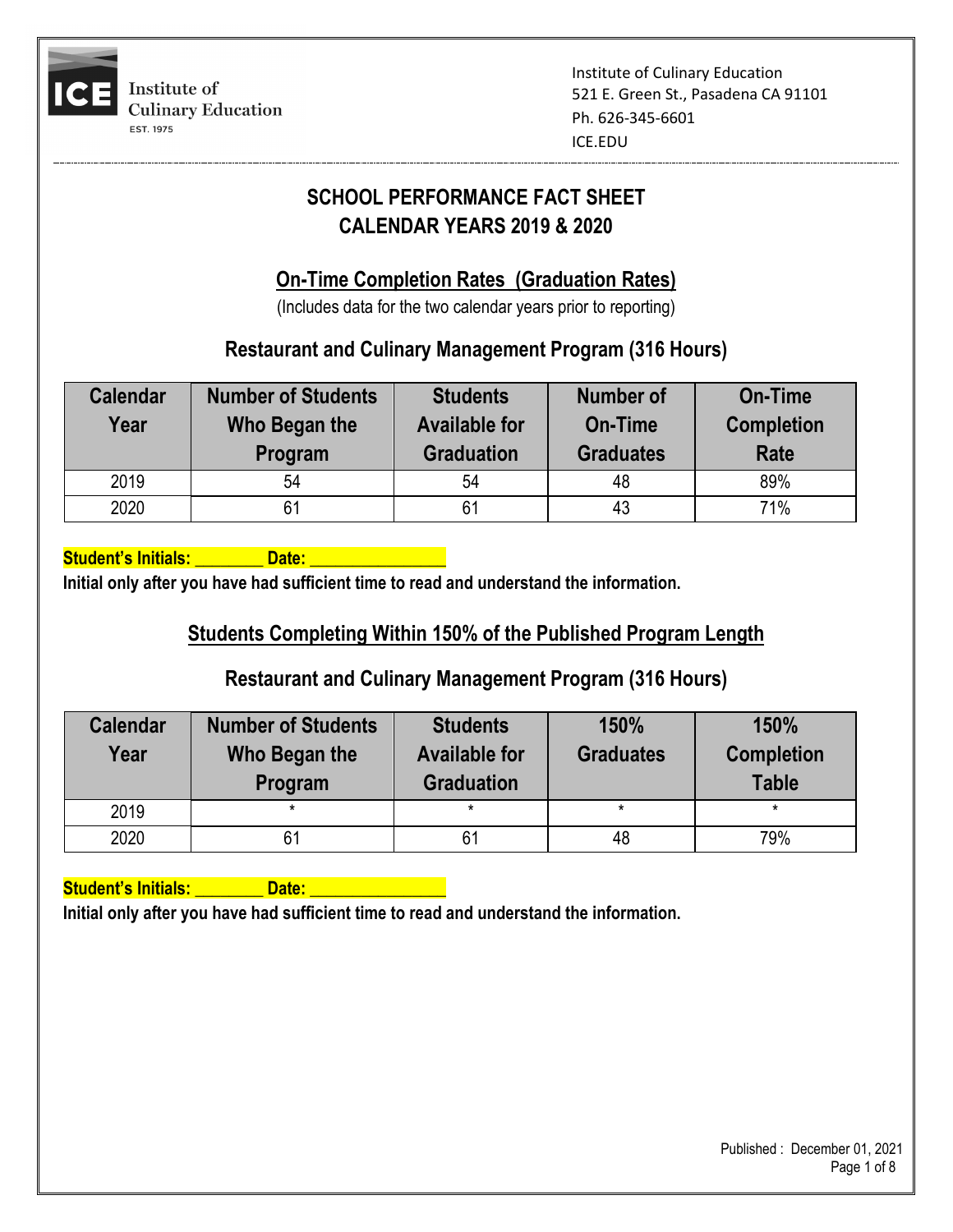

## **Job Placement Rates**

(Includes data for the two calendar years prior to reporting)

#### **Restaurant and Culinary Management Program (316 Hours)**

| <b>Calendar</b> | <b>Number of</b> | <b>Number of</b> | <b>Graduates</b>     | <b>Graduates</b> | <b>Placement Rate %</b> |
|-----------------|------------------|------------------|----------------------|------------------|-------------------------|
| Year            | <b>Students</b>  | <b>Graduates</b> | <b>Available for</b> | <b>Employed</b>  | <b>Employed in the</b>  |
|                 | who              |                  | <b>Employment</b>    | in the Field     | <b>Field</b>            |
|                 | Began the        |                  |                      |                  |                         |
|                 | Program          |                  |                      |                  |                         |
| 2019            | 54               | 48               | 48                   | 36               | 75%                     |
| 2020            | 61               | 48               | 47                   | 25               | 53%                     |

You may obtain from the institution a list of the employment positions determined to be in the field for which a student received education and training. Please inquire with Administration.

#### **Student's Initials: Communist Communist Communist Communist Communist Communist Communist Communist Communist Communist Communist Communist Communist Communist Communist Communist Communist Communist Communist Communist C**

**Initial only after you have had sufficient time to read and understand the information.**

#### **Gainfully Employed Categories**

(Includes data for the two calendar years prior to reporting)

#### **Part-Time vs. Full-Time Employment**

| <b>Calendar Year</b> | <b>Graduate Employed</b>           | <b>Graduates</b>                                   | <b>Total Graduates</b>                 |  |
|----------------------|------------------------------------|----------------------------------------------------|----------------------------------------|--|
|                      | in the Field<br><b>20-29 Hours</b> | <b>Employed in the</b><br><b>Field at Least 30</b> | <b>Employed in the</b><br><b>Field</b> |  |
|                      | <b>Per Week</b>                    | <b>Hours Per Week</b>                              |                                        |  |
| 2019                 |                                    | 34                                                 | 36                                     |  |
| 2020                 | ხ                                  | 20                                                 | 25                                     |  |

#### **Single Position vs. Concurrent Aggregated Position**

| <b>Calendar Year</b> | <b>Graduates</b><br><b>Employed in the</b><br><b>Field in a Single</b><br><b>Position</b> | Graduates Employed in the<br><b>Field in Concurrent</b><br><b>Aggregated Positions</b> | <b>Total Graduates</b><br><b>Employed in the</b><br><b>Field</b> |
|----------------------|-------------------------------------------------------------------------------------------|----------------------------------------------------------------------------------------|------------------------------------------------------------------|
| 2019                 | 36                                                                                        |                                                                                        | 36                                                               |
| 2020                 | 25                                                                                        |                                                                                        | 25                                                               |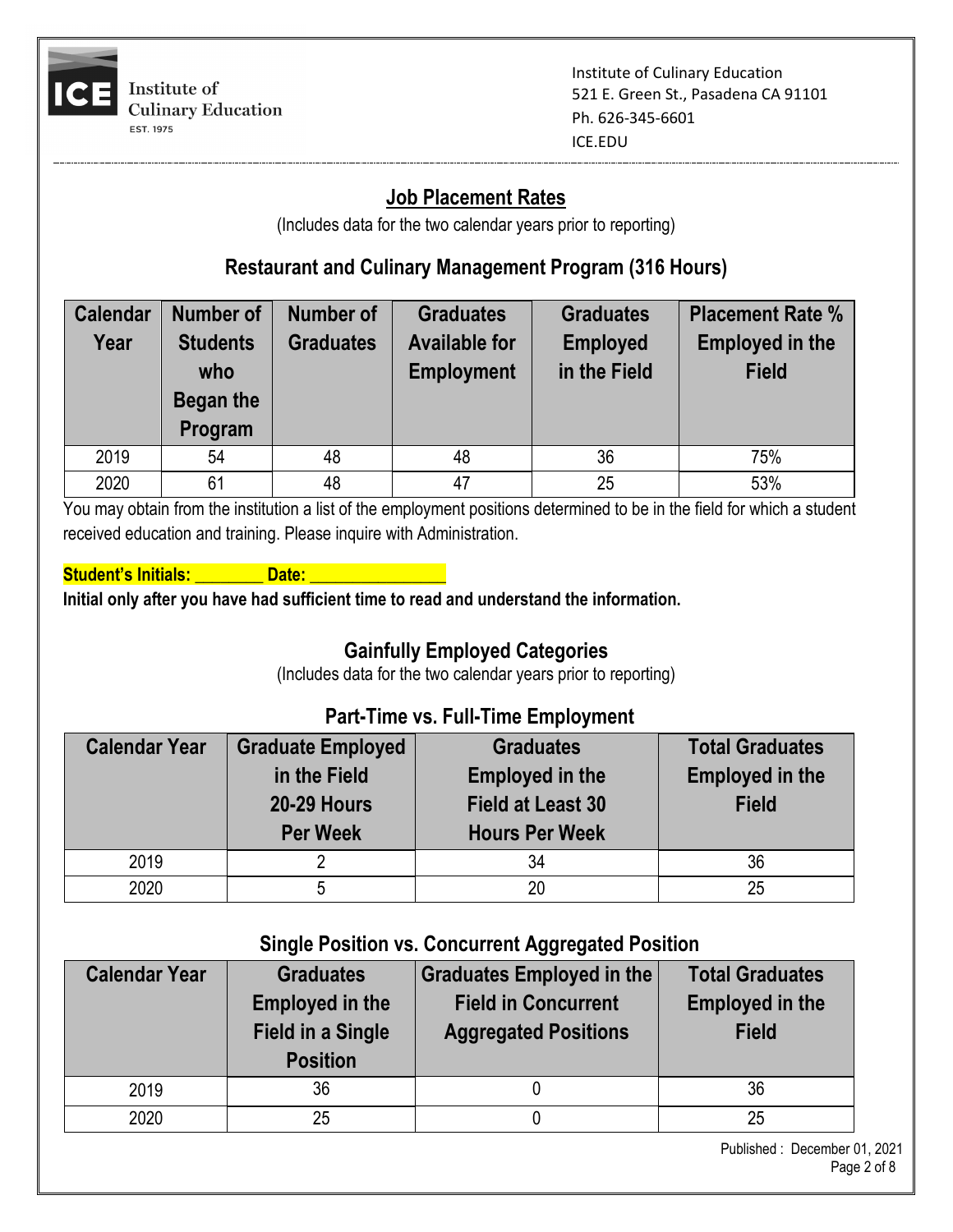

#### **Self-Employed / Freelance Positions**

| <b>Calendar Year</b> | <b>Graduates Employed who are Self-</b><br><b>Employed or Working Freelance</b> | <b>Total Graduates</b><br><b>Employed in the Field</b> |
|----------------------|---------------------------------------------------------------------------------|--------------------------------------------------------|
| 2019                 |                                                                                 | 36                                                     |
| 2020                 |                                                                                 | 25                                                     |

#### **Institutional Employment**

| <b>Calendar Year</b> | <b>Graduates Employed in the Field who are</b><br><b>Employed by the Institution, an Employer</b><br>Owned by the Institution, or an Employer<br>who Shares Ownership with the<br>Institution. | <b>Total Graduates</b><br><b>Employed in the Field</b> |
|----------------------|------------------------------------------------------------------------------------------------------------------------------------------------------------------------------------------------|--------------------------------------------------------|
| 2019                 |                                                                                                                                                                                                | 36                                                     |
| 2020                 |                                                                                                                                                                                                | 25                                                     |

#### **Student's Initials: All and Date: Date:** All and Date:

**Initial only after you have had sufficient time to read and understand the information.**

## **License Examination Passage Rates**

(Includes data for the two calendar years prior to reporting)

| <b>First Available</b><br><b>Exam Date</b> | Date Exam<br><b>Results</b><br>Announced | <b>Number of</b><br><b>Graduates in</b><br><b>Calendar Year</b> | Number of<br><b>Graduates</b><br><b>Taking Exam</b> | <b>Number Who</b><br><b>Passed Exam</b> | <b>Passage Rate</b> |
|--------------------------------------------|------------------------------------------|-----------------------------------------------------------------|-----------------------------------------------------|-----------------------------------------|---------------------|
| 2019                                       | $N/A^{++}$                               | $N/A^{++}$                                                      | $N/A^{++}$                                          | $N/A^{++}$                              | $N/A^{++}$          |
| 2020                                       | $N/A^{++}$                               | $N/A^{++}$                                                      | $N/A^{++}$                                          | $N/A^{++}$                              | $N/A^{++}$          |

++ - Not Applicable. The Institute of Culinary Education does not offer programs which require licensure.

#### **Student's Initials: Construction Date:** And Date: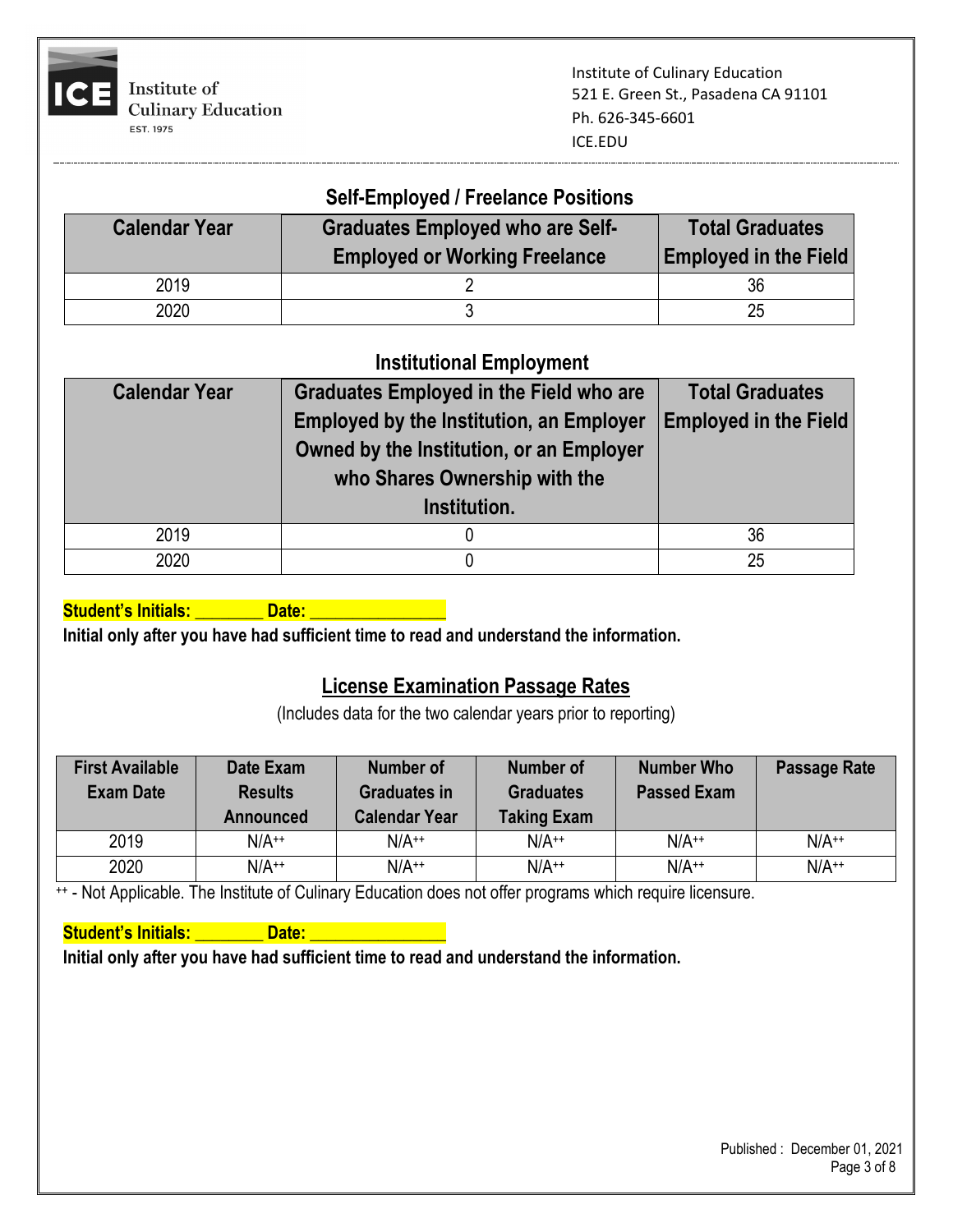

#### **Salary and Wage Information**

(Includes data for the two calendar years prior to reporting)

## **Restaurant and Culinary Management Program (316 Hours)**

*Annual Salary and Wages Reported for Graduates in the Field*

| <b>Calendar</b> | <b>Graduates</b>     | <b>Graduates</b> | \$20,001 | \$25,001 | \$30,001 | \$35,001 | \$40,001 | \$45,001 |
|-----------------|----------------------|------------------|----------|----------|----------|----------|----------|----------|
| Year            | <b>Available for</b> | Employed in      |          |          |          |          |          |          |
|                 | <b>Employment</b>    | <b>Field</b>     | \$25,000 | \$30,000 | \$35,000 | \$40,000 | \$45,000 | \$50,000 |
| 2019            | 48                   | 36               |          | 10       | 13       |          |          |          |
| 2020            | 47                   | 25               |          |          | 12       |          |          |          |

| <b>Calendar</b> | <b>Graduates</b>                          | <b>Graduates</b>                   | \$50,001 | \$55,001 | \$60,001 | \$65,001      | \$70,001 | \$75,001 |
|-----------------|-------------------------------------------|------------------------------------|----------|----------|----------|---------------|----------|----------|
| Year            | <b>Available for</b><br><b>Employment</b> | <b>Employed in</b><br><b>Field</b> | \$55,000 | \$60,000 | \$65,000 | -<br>\$70,000 | \$75,000 | \$80,000 |
| 2019            | 48                                        | 36                                 |          | 4        |          |               |          |          |
| 2020            | 47                                        | 25                                 |          |          |          |               |          |          |

| <b>Calendar</b><br>Year | <b>Graduates</b><br><b>Available for</b> | <b>Graduates</b><br><b>Employed in</b> | \$80,001 | \$85,001 | \$90,001<br><b>FOR</b> | \$95,001  | <b>Over</b><br>\$100,000 | <b>No Salary</b><br><b>Information</b> |
|-------------------------|------------------------------------------|----------------------------------------|----------|----------|------------------------|-----------|--------------------------|----------------------------------------|
|                         | <b>Employment</b>                        | <b>Field</b>                           | \$85,000 | \$90,000 | \$95,000               | \$100,000 |                          | <b>Reported</b>                        |
| 2019                    | 48                                       | 36                                     |          |          |                        |           |                          |                                        |
| 2020                    | 47                                       | 25                                     |          |          |                        |           |                          |                                        |

A list of sources used to substantiate salary disclosures is available from the school. Please inquire with Administration.

**Student's Initials: All and Date:** 2014

**Initial only after you have had sufficient time to read and understand the information.**

## **Cost of Educational Program**

**Total charges for the program for students completing on time in 2019:\$13,035 Total charges may be higher for students that do not complete on time. Total charges for the program for students completing on time in 2020: \$13,035 Total charges may be higher for students that do not complete on time**

#### Student's Initials: **We Date: We Date:** We have a state of the state of the state of the state of the state of the state of the state of the state of the state of the state of the state of the state of the state of the sta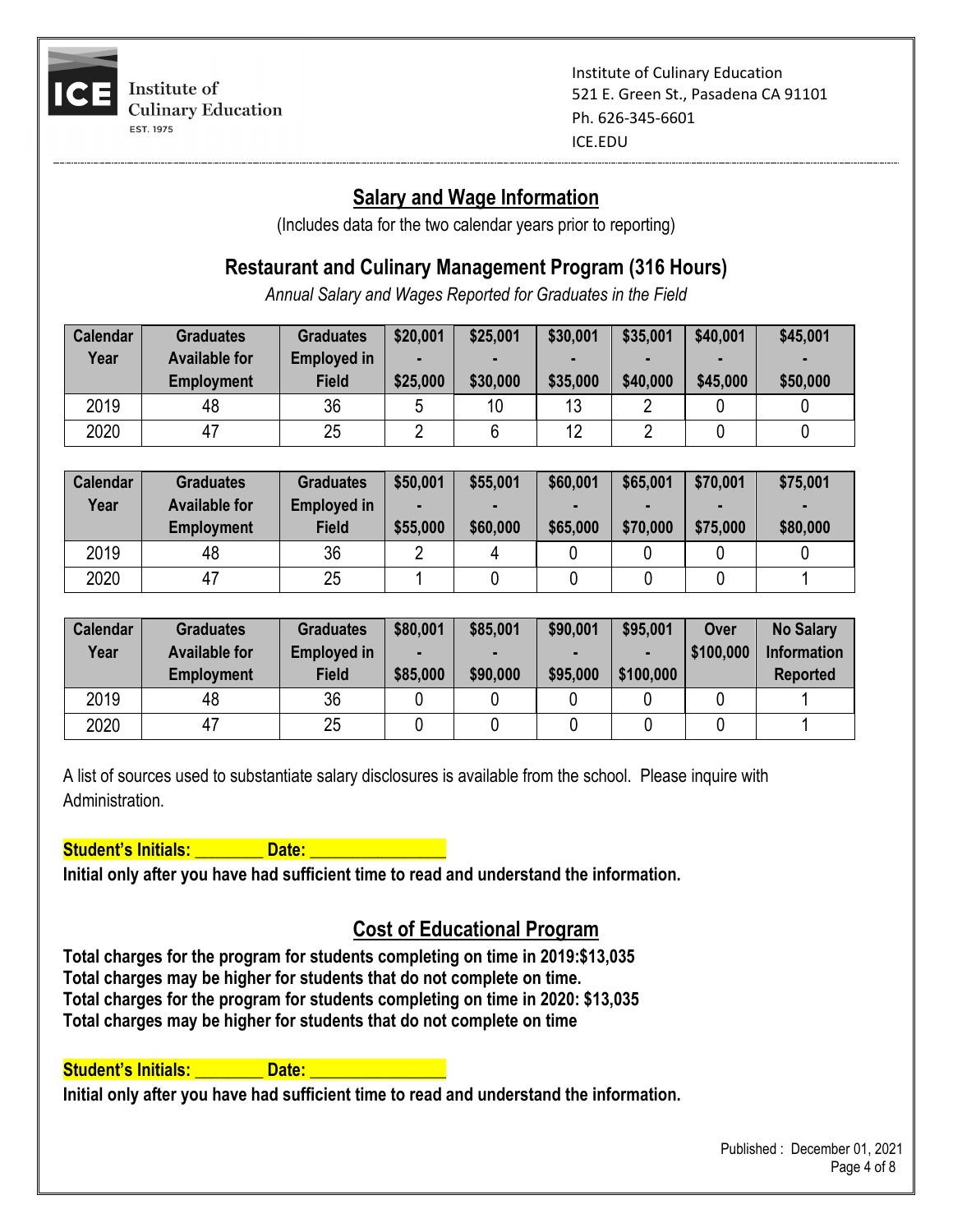

Institute of Culinary Education 521 E. Green St., Pasadena CA 91101 Ph. 626-345-6601 ICE.EDU

## **Federal Student Loan Debt**

| <b>Calendar</b><br>Year(s) | Most recent three year<br>cohort default rate, as<br>reported by the United<br><b>State Department of</b><br>Education. <sup>1</sup> | The percentage of<br>enrolled students in<br>2019-2020 receiving<br>federal student loans,<br>in the program. | The average amount of<br>federal student loan debt of<br>2019-2020 graduates who<br>took out federal student loans<br>at this institution, in the<br>program. | The percentage of<br>graduates in 2019 with<br>federal student loans as<br>calculated by the<br>institution. |
|----------------------------|--------------------------------------------------------------------------------------------------------------------------------------|---------------------------------------------------------------------------------------------------------------|---------------------------------------------------------------------------------------------------------------------------------------------------------------|--------------------------------------------------------------------------------------------------------------|
| 2019                       |                                                                                                                                      | $0\%2$                                                                                                        | $0\%2$                                                                                                                                                        | $0\%2$                                                                                                       |
| 2020                       |                                                                                                                                      | $0\%2$                                                                                                        | $0\%2$                                                                                                                                                        | $0\%2$                                                                                                       |

1The percentage of students who defaulted on their federal student loans is called the Cohort Default Rate (CDR). It shows the percentage of this school's students who were more than 270 days (9 months) behind on their federal student loans within three years of when the first payment was due. This is the most recent CDR reported by the U.S. Department of Education. 2Students in the Culinary and Restaurant Management Program are not eligible for federal student loans. This program does not meet the U.S. Department of Education criteria that would allow its students to participate in federal student aid programs. \*The CDR requires the program to operate for more than three years to be calculated.

**Student's Initials: Communisty Communisty Communisty**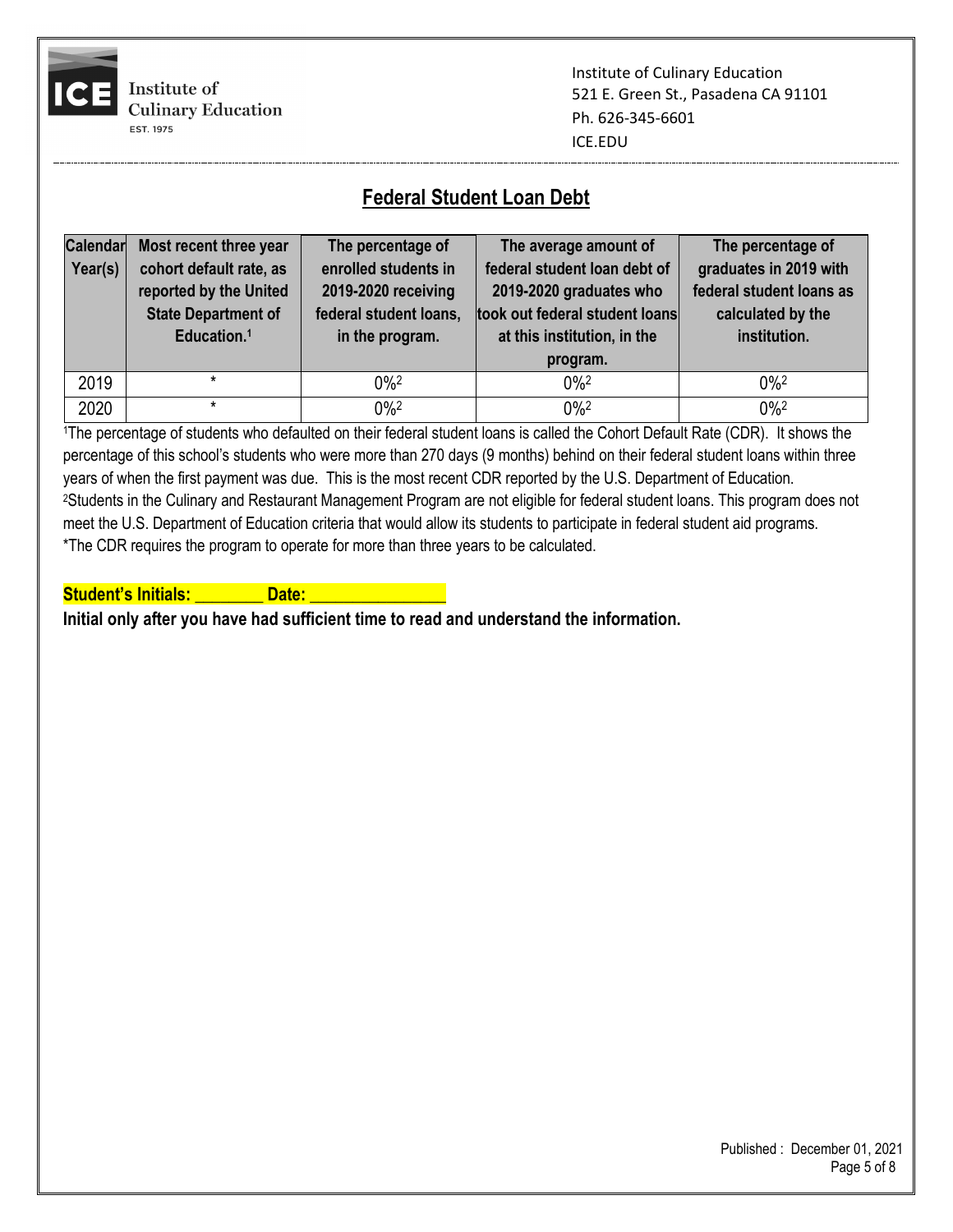

This fact sheet is filed with the Bureau for Private Postsecondary Education. Regardless of any information you may have relating to completion rates, placement rates, starting salaries, or license exam passage rates, this fact sheet contains the information as calculated pursuant to state law.

Any questions a student may have regarding this fact sheet that have not been satisfactorily answered by the institution may be directed to the Bureau for Private Postsecondary Education at 2535 Capitol Oaks Drive, Suite 400, Sacramento, CA 95833, [www.bppe.ca.gov,](http://www.bppe.ca.gov/) toll-free telephone number (888) 370-7589 or by fax (916) 263-1897.

| <b>Student Name - Print</b> |             |
|-----------------------------|-------------|
| <b>Student Signature</b>    | <b>Date</b> |
| <b>School Official</b>      | <b>Date</b> |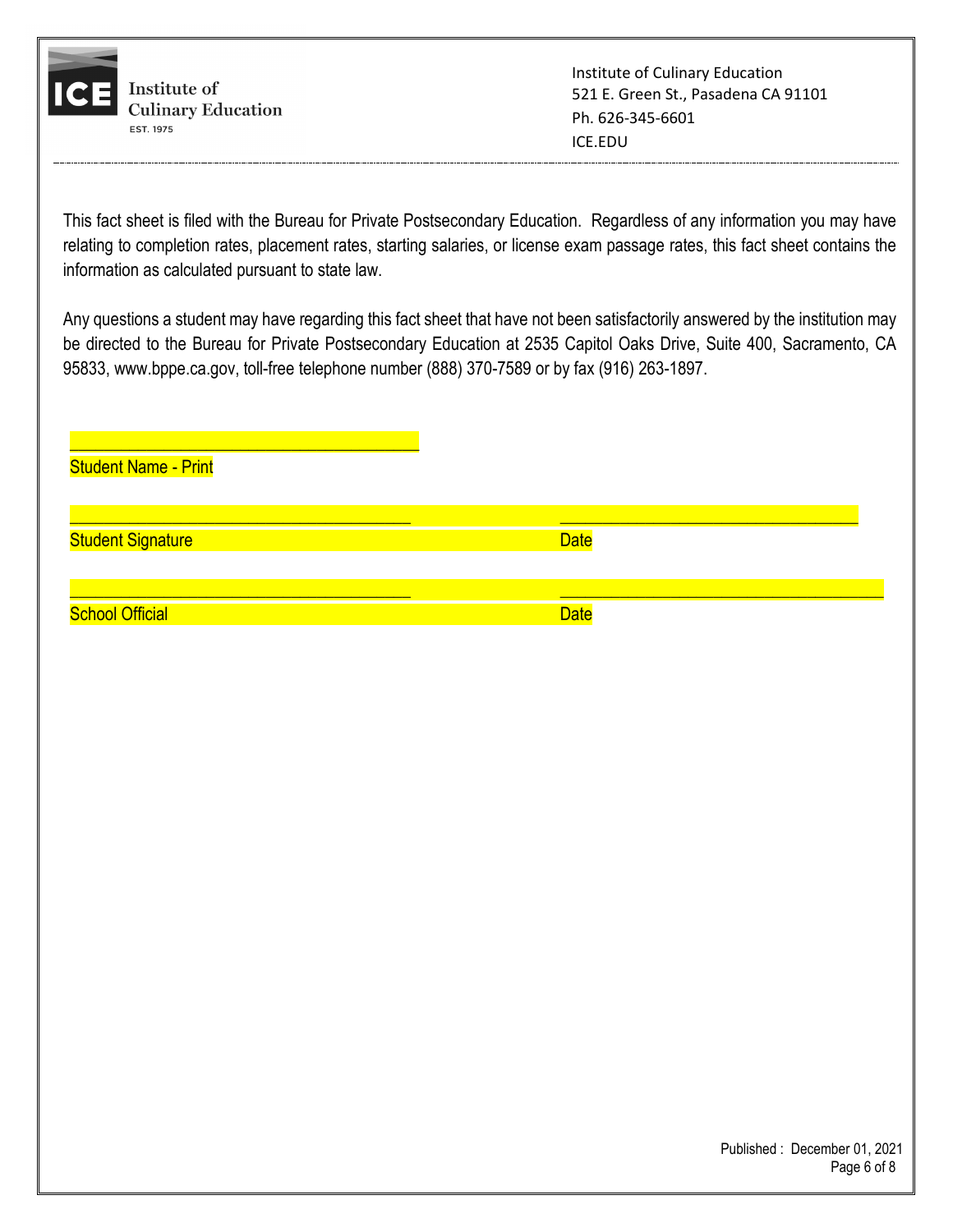

## **Definitions**

- 1. "Number of Students Who Began the Program" means the number of students who began a program who were scheduled to complete the program within 100% of the published program length within the reporting calendar year and excludes all students who cancelled during the cancellation period.
- 2. "Students Available for Graduation" is the number of students who began the program minus the number of students who have died, been incarcerated, or been called to active military duty.
- 3. "Number of On-time Graduates" is the number of students who completed the program within 100% of the published program length within the reporting calendar year.
- 4. "On-time Completion Rate" is the number of on-time graduates divided by the number of students available for graduation.
- 5. "150% Graduates" is the number of students who completed the program within 150% of the program length (includes ontime graduates).
- 6. "150% Completion Rate" is the number of students who completed the program in the reported calendar year within 150% of the published program length, including on-time graduates, divided by the number of students available for graduation.
- 7. "Graduates Available for Employment" means the number of graduates minus the number of graduates unavailable for employment.
- 8. "Graduates Unavailable for Employment" means the graduates who, after graduation, die, become incarcerated, are called to active military duty, are international students that leave the United States or do not have a visa allowing employment in the United States, or are continuing their education in an accredited or bureau-approved postsecondary institution.
- 9. "Graduates Employed in the Field" means graduates who beginning within six months after a student completes the applicable educational program are gainfully employed, whose employment has been reported, and for whom the institution has documented verification of employment. For occupations for which the state requires passing an examination, the six months period begins after the announcement of the examination results for the first examination available after a student completes an applicable educational program.
- 10. "Placement Rate Employed in the Field" is calculated by dividing the number of graduates gainfully employed in the field by the number of graduates available for employment.
- 11. "Number of Graduates Taking Exam" is the number of graduates who took the first available exam in the reported calendar year.
- 12. "First Available Exam Date" is the date for the first available exam after a student completed a program.
- 13. "Passage Rate" is calculated by dividing the number of graduates who passed the exam by the number of graduates who took the reported licensing exam.
- 14. "Number Who Passed First Available Exam" is the number of graduates who took and passed the first available licensing exam after completing the program.
- 15. "Salary" is as reported by graduate or graduate's employer.
- 16. "No Salary Information Reported" is the number of graduates for whom, after making reasonable attempts, the school was not able to obtain salary information.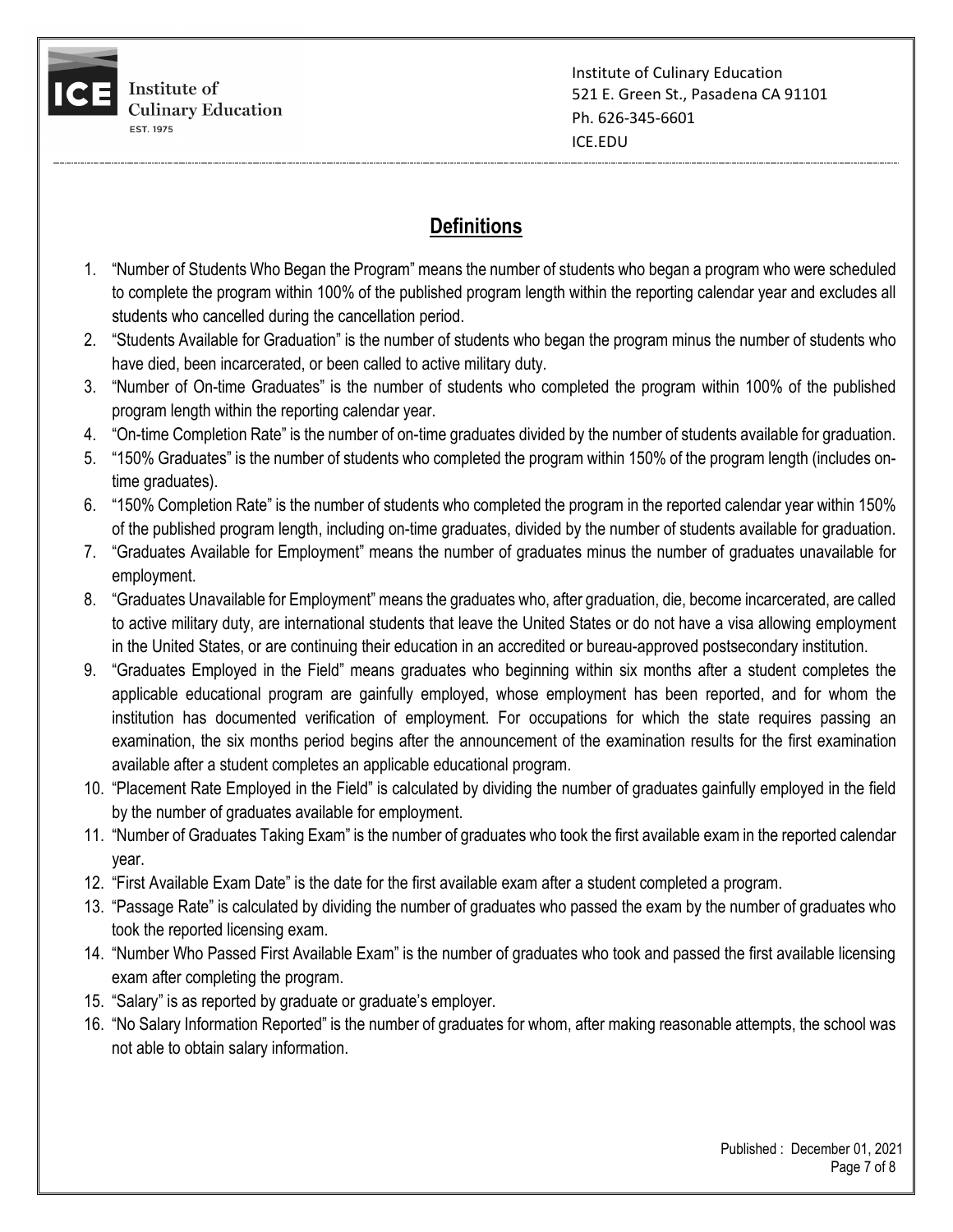

## **STUDENT'S RIGHT TO CANCEL**

You have the right have the right to cancel your agreement for a program of instruction, without any penalty or obligations, through attendance at the first class session or the seventh calendar day after enrollment, whichever is later. Applicants who have not visited the school prior to enrollment will have the opportunity to withdraw without penalty within three business days following either the regularly scheduled orientation procedures or following a tour of the school facilities and inspection of equipment where training and services are provided.

Cancellation of this agreement can occur up to:

discussion of the contract of the contract of the contract of the contract of the contract of the contract of

- Cancellation may occur when the student provides a written notice of cancellation at the following address: 521 Green Street, Pasadena, CA 91101. This can be done by mail or by hand delivery.
- The written notice of cancellation, if sent by mail, is effective when deposited in the mail properly addressed with proper postage.
- The written notice of cancellation need not take any particular form and, however expressed, it is effective if it shows that the student no longer wishes to be bound by the Enrollment Agreement.
- If the Enrollment Agreement is cancelled the school will refund the student any money he/she paid, less a registration fee not to exceed \$85.00, and less any deduction for equipment not returned in good condition, within 45 days after the notice of cancellation is received.

After the end of the cancellation period, you also have the right to stop school at any time; and you have the right to receive a pro rata refund if you have completed 60 percent or less of the scheduled hours in the current payment period in your program through the last day of attendance.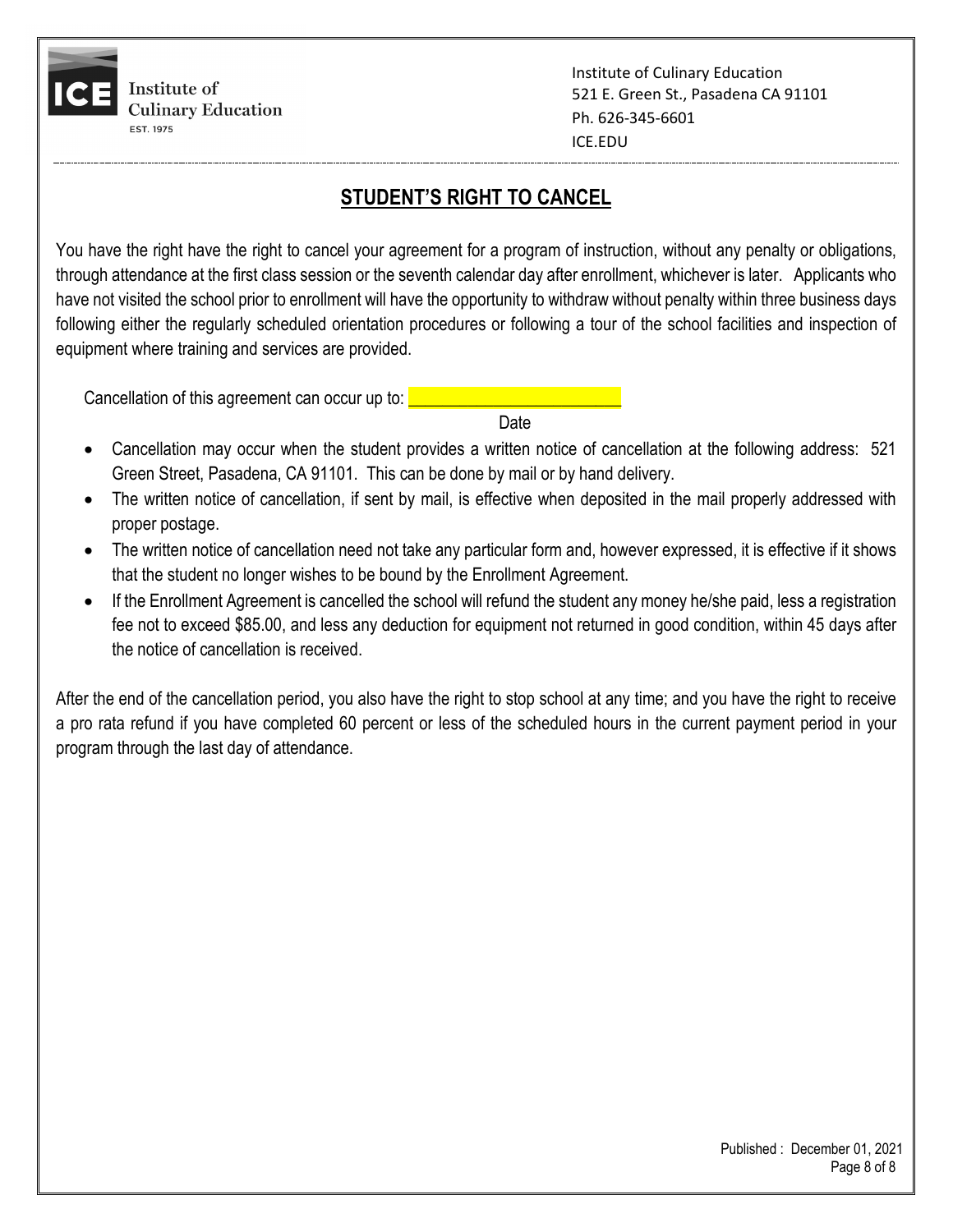

# **SCHOOL PERFORMANCE FACT SHEET CALENDAR YEARS 2017 - 2020**

# **On-Time Completion Rates (Graduation Rates)**

*(Includes data for the two calendar years prior to reporting)*

## **Culinary Arts & Management (62 Credit Hours)**

| <b>Calendar</b><br>Year | <b>Number of Students</b><br>Who Began the<br>Program | <b>Students</b><br><b>Available for</b><br><b>Graduation</b> | <b>Number of</b><br>On-Time<br><b>Graduates</b> | <b>On-Time</b><br><b>Completion Rate</b> |
|-------------------------|-------------------------------------------------------|--------------------------------------------------------------|-------------------------------------------------|------------------------------------------|
| 2019                    |                                                       | *                                                            | *                                               |                                          |
| 2020                    | $\star$                                               | $\star$                                                      | $\star$                                         |                                          |

\* This Program did not begin enrolling students until 2021

**Student's Initials: Constructs Initial only after you have had sufficient time to read and understand the information.**

## **Students Completing Within 150% of the Published Program Length**

## **Culinary Arts & Management (62 Credit Hours)**

| <b>Calendar</b><br>Year | <b>Number of Students</b><br>Who Began the<br>Program | <b>Students</b><br><b>Available for</b><br><b>Graduation</b> | 150%<br><b>Graduates</b> | 150%<br><b>Completion Rate</b> |
|-------------------------|-------------------------------------------------------|--------------------------------------------------------------|--------------------------|--------------------------------|
| 2019                    |                                                       | *                                                            |                          |                                |
| 2020                    |                                                       |                                                              |                          |                                |

\* This Program did not begin enrolling students until 2021

**Student's Initials: Community Community Community**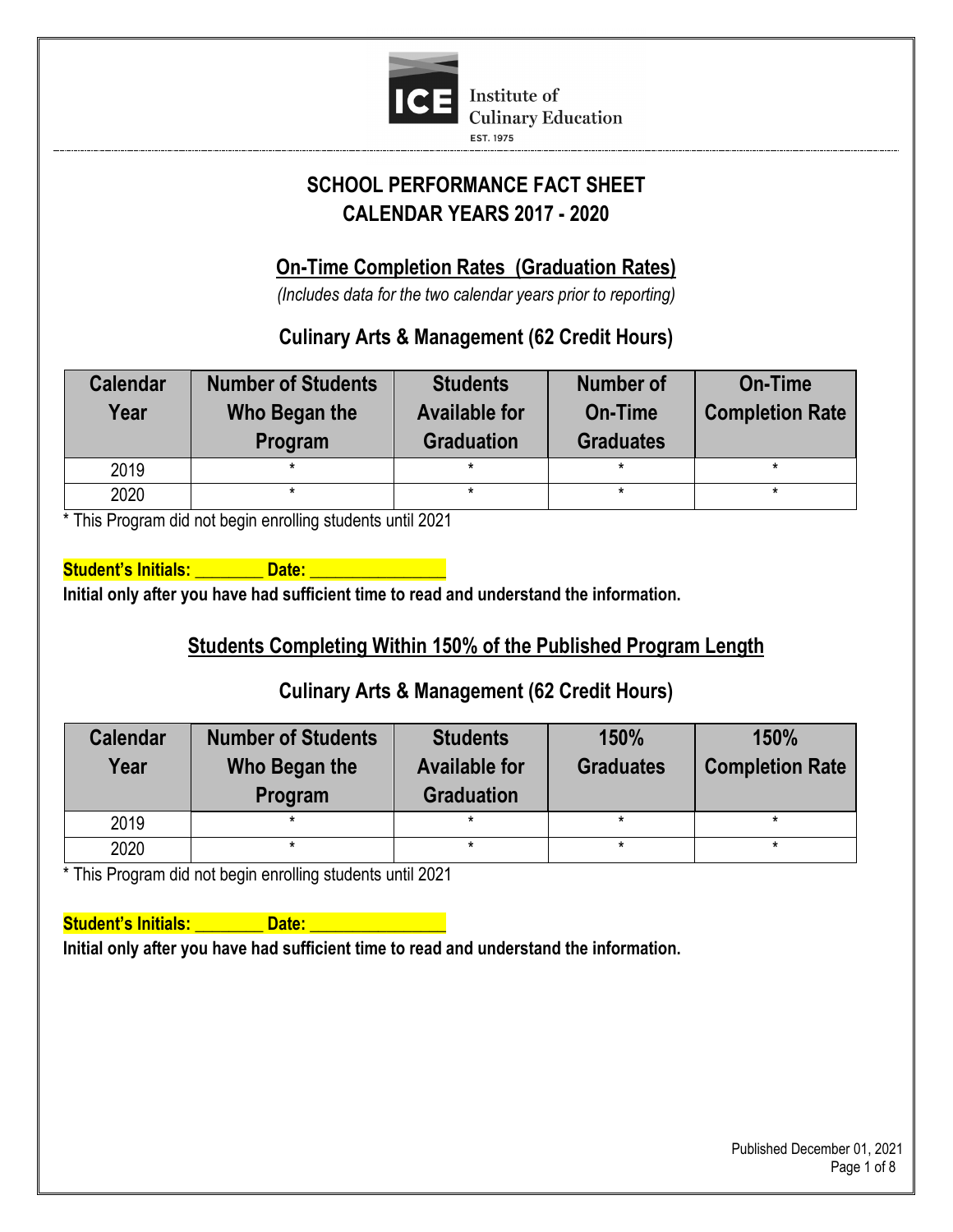

#### **Job Placement Rates**

*(Includes data for the two calendar years prior to reporting)*

## **Culinary Arts & Management (62 Credit Hours)**

| <b>Calendar</b><br>Year | Number of<br><b>Students</b><br><b>Who Began</b><br>the Program | Number of<br><b>Graduates</b> | <b>Graduates</b><br><b>Available for</b><br><b>Employment</b> | <b>Graduates</b><br><b>Employed</b><br>in the Field | <b>Placement</b><br>Rate %<br><b>Employed</b><br>in the Field |
|-------------------------|-----------------------------------------------------------------|-------------------------------|---------------------------------------------------------------|-----------------------------------------------------|---------------------------------------------------------------|
| 2019                    | ×                                                               |                               |                                                               |                                                     | $\star$                                                       |
| 2020                    | *                                                               |                               |                                                               | *                                                   | $\star$                                                       |

\* This Program did not begin enrolling students until 2021

You may obtain from the institution a list of the employment positions determined to be in the field for which a student received education and training. Please inquire with Administration.

**Student's Initials: All Date: All Date:** All Date:

**Initial only after you have had sufficient time to read and understand the information.**

## **Gainfully Employed Categories**

(Includes data for the two calendar years prior to reporting)

## **Part-Time vs. Full-Time Employment**

| <b>Calendar</b><br>Year | <b>Graduate</b><br>20-29 Hours Per Week | Graduates Employed in the<br>Employed in the Field   Field at Least 30 Hours Per<br><b>Week</b> | <b>Total Graduates</b><br><b>Employed in the</b><br><b>Field</b> |
|-------------------------|-----------------------------------------|-------------------------------------------------------------------------------------------------|------------------------------------------------------------------|
| 2019                    |                                         | $\star$                                                                                         | $\star$                                                          |
| 2020                    |                                         | $\star$                                                                                         |                                                                  |

\* This Program did not begin enrolling students until 2021

## **Single Position vs. Concurrent Aggregated Position**

| <b>Calendar</b> | <b>Graduates Employed</b> | Graduates Employed in the   | <b>Total Graduates</b> |  |  |
|-----------------|---------------------------|-----------------------------|------------------------|--|--|
| Year            | in the Field in a         | <b>Field in Concurrent</b>  | <b>Employed in the</b> |  |  |
|                 | <b>Single Position</b>    | <b>Aggregated Positions</b> | <b>Field</b>           |  |  |
| 2019            |                           |                             |                        |  |  |
| 2020            |                           |                             | *                      |  |  |

\* This Program did not begin enrolling students until 2021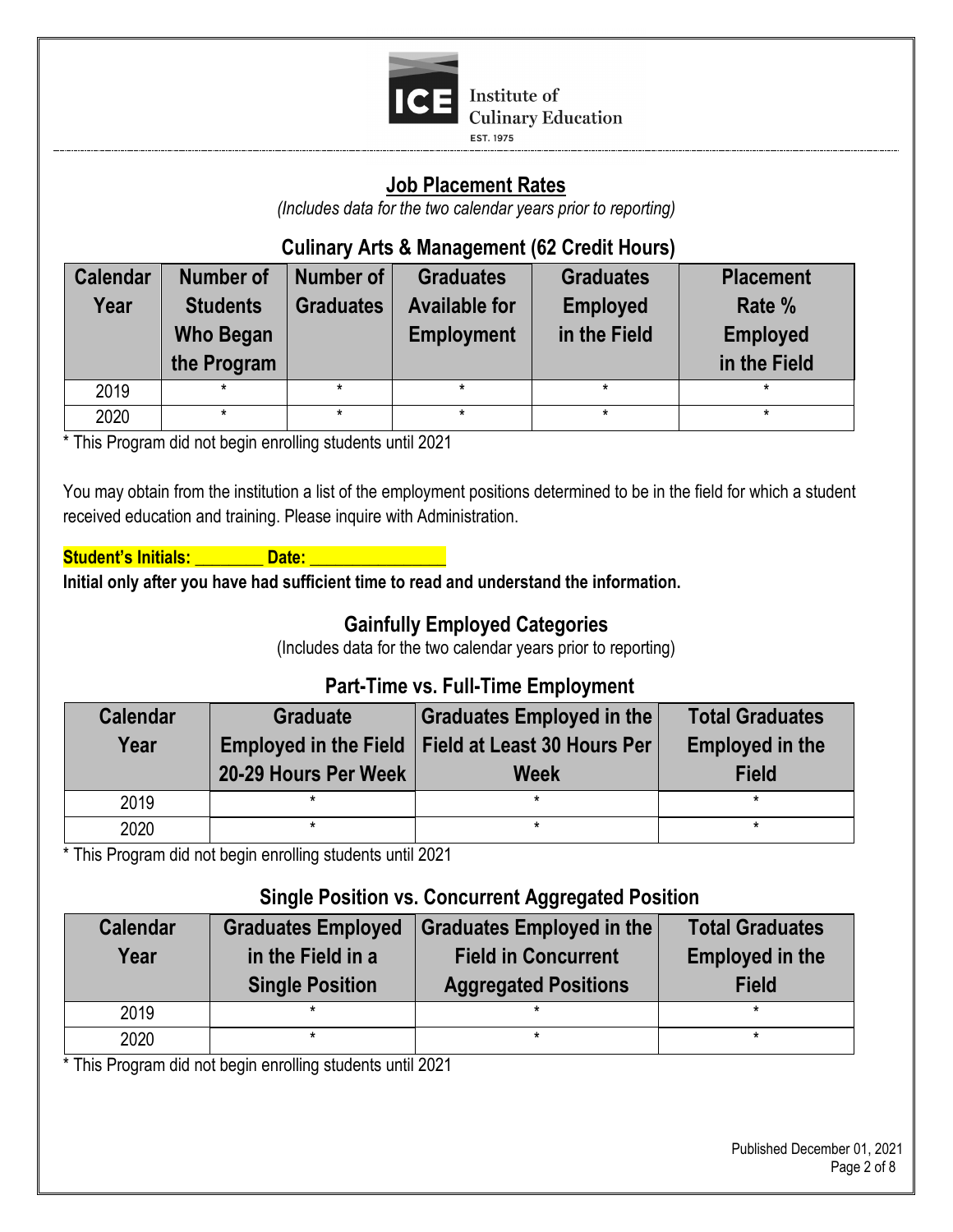

#### **Self-Employed / Freelance Positions**

| <b>Calendar</b><br>Year | <b>Graduates Employed who are Self-</b><br><b>Employed or Working Freelance</b> | <b>Total Graduates</b><br><b>Employed in the Field</b> |  |  |
|-------------------------|---------------------------------------------------------------------------------|--------------------------------------------------------|--|--|
| 2019                    |                                                                                 |                                                        |  |  |
| 2020                    |                                                                                 |                                                        |  |  |

\* This Program did not begin enrolling students until 2021

## **Institutional Employment**

| <b>Calendar</b><br>Year | <b>Graduates Employed in the Field who are</b><br><b>Employed by the Institution, an Employer</b><br>Owned by the Institution, or an Employer<br>who Shares Ownership with the<br>Institution. | <b>Total Graduates</b><br><b>Employed in the Field</b> |
|-------------------------|------------------------------------------------------------------------------------------------------------------------------------------------------------------------------------------------|--------------------------------------------------------|
| 2019                    | $\star$                                                                                                                                                                                        | *                                                      |
| 2020                    | $\star$                                                                                                                                                                                        | *                                                      |

\* This Program did not begin enrolling students until 2021

**Student's Initials: \_\_\_\_\_\_\_\_ Date: \_\_\_\_\_\_\_\_\_\_\_\_\_\_\_\_**

**Initial only after you have had sufficient time to read and understand the information.**

#### **License Examination Passage Rates**

*(Includes data for the two calendar years prior to reporting)*

## **Culinary Arts & Management (62 Credit Hours)**

| <b>First Available</b><br><b>Exam Date</b> | Date Exam<br><b>Results</b><br>Announced | <b>Number of</b><br><b>Graduates in</b><br><b>Calendar Year</b> | <b>Number of</b><br><b>Graduates</b><br><b>Taking Exam</b> | <b>Number Who</b><br><b>Passed Exam</b> | Passage Rate |
|--------------------------------------------|------------------------------------------|-----------------------------------------------------------------|------------------------------------------------------------|-----------------------------------------|--------------|
| 2019                                       | $N/A^{++}$                               | $N/A^{++}$                                                      | $N/A^{++}$                                                 | $N/A^{++}$                              | $N/A^{++}$   |
| 2020                                       | $N/A^{++}$                               | $N/A^{++}$                                                      | $N/A^{++}$                                                 | $N/A^{++}$                              | $N/A^{++}$   |

<sup>++</sup> - Not Applicable. The Institute of Culinary Education does not offer programs which require licensure.

#### **Student's Initials: All Date: All Date:** All Date: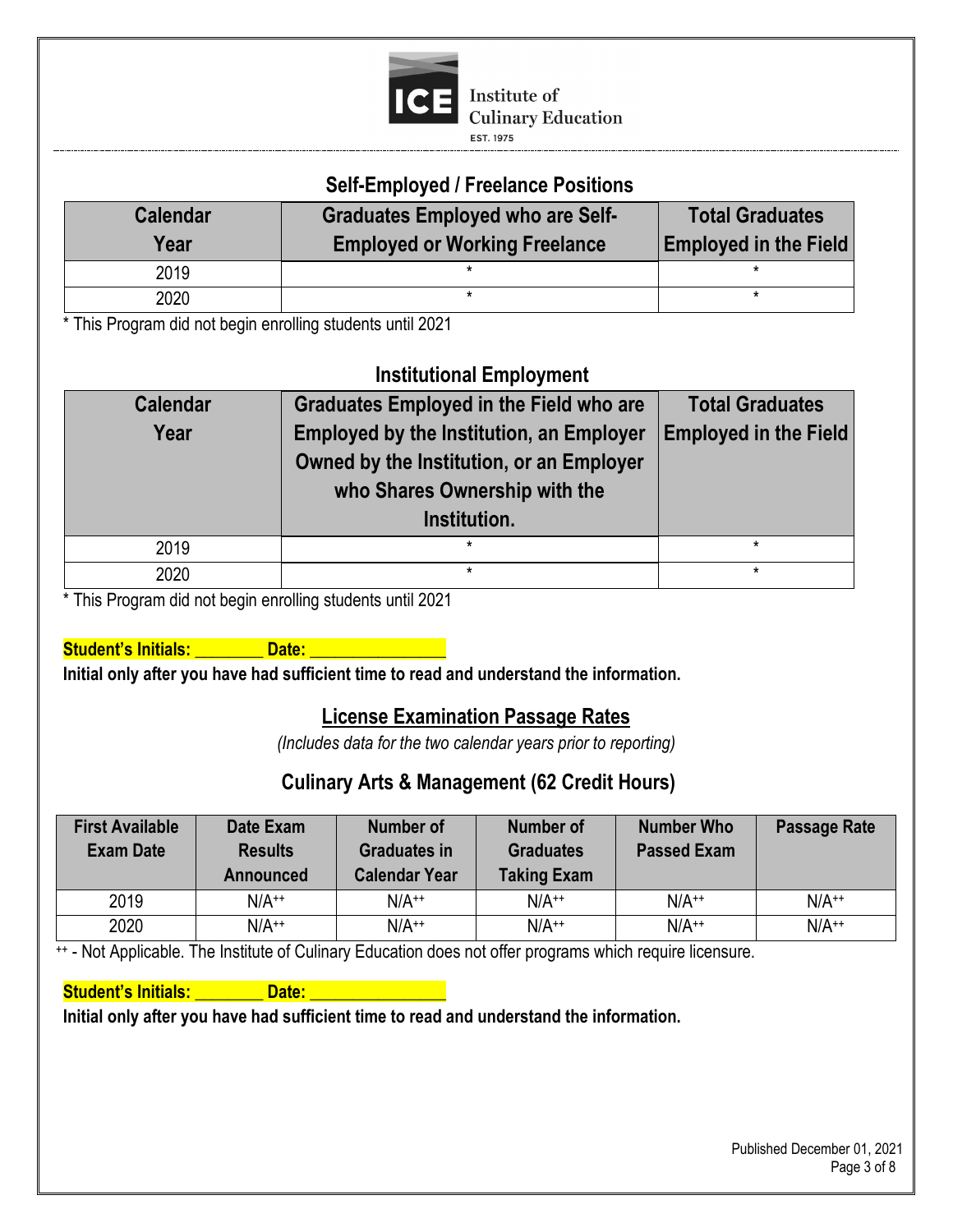

**EST. 1975** 

## **Salary and Wage Information**

*(Includes data for the two calendar years prior to reporting)*

## **Culinary Arts & Management (62 Credit Hours)**

*Annual Salary and Wages Reported for Graduates Employed in the Field*

| <b>Calendar</b> | <b>Graduates</b>     | Graduates   \$20,001 \$25,001 \$30,001 \$35,001 \$40,001 \$45,001   \$50,001   No Salary |  |                                                              |   |  |                    |
|-----------------|----------------------|------------------------------------------------------------------------------------------|--|--------------------------------------------------------------|---|--|--------------------|
| Year            | <b>Available for</b> | <b>Employed</b>                                                                          |  |                                                              |   |  | <b>Information</b> |
|                 | <b>Employment</b>    | in Field                                                                                 |  | $ $25,000 $30,000 $35,000 $40,000 $45,000 $50,000 $100,000 $ |   |  | <b>Reported</b>    |
| 2019            |                      |                                                                                          |  |                                                              | * |  |                    |
| 2020            |                      |                                                                                          |  |                                                              |   |  |                    |

\* This Program did not begin enrolling students until 2021

A list of sources used to substantiate salary disclosures is available from the school. Please inquire with Administration.

#### **Student's Initials: \_\_\_\_\_\_\_\_ Date: \_\_\_\_\_\_\_\_\_\_\_\_\_\_\_\_**

**Initial only after you have had sufficient time to read and understand the information.**

## **Cost of Educational Program**

**Total charges for the program for students completing on time in 2019: N/A Total charges may be higher for students that do not complete on time Total charges for the program for students completing on time in 2020: N/A Total charges may be higher for students that do not complete on time.**

\* This Program did not begin enrolling students until 2021

**Student's Initials: All Date: All Date:** All Date: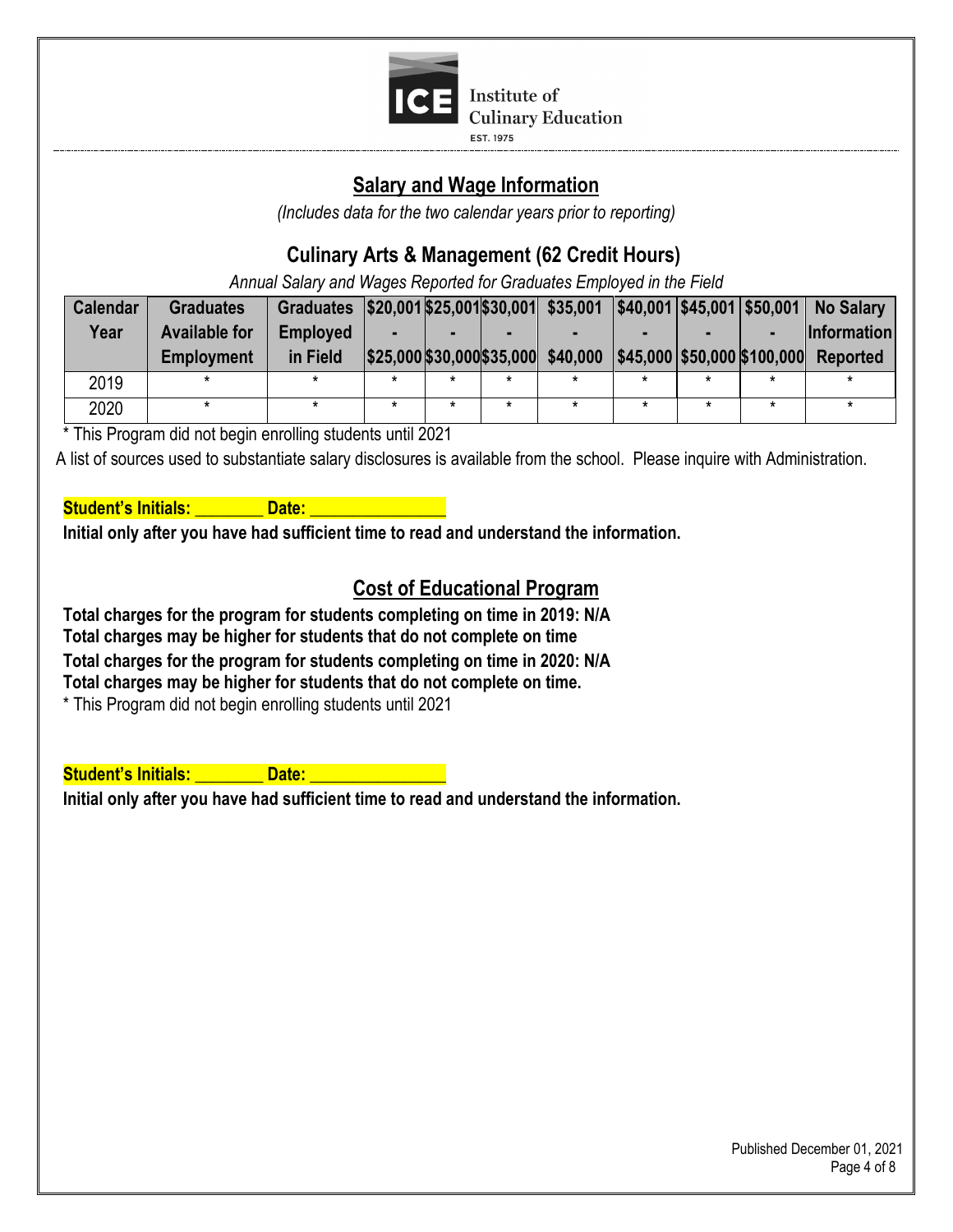

## **Federal Student Loan Debt**

| <b>Calendar</b><br>Year(s) | Most recent three year<br>cohort default rate, as<br>reported by the United<br><b>State Department of</b><br>Education. <sup>1</sup> | The percentage of<br>enrolled students in<br>2019-2020 receiving<br>federal student loans,<br>in the program. | The average amount of<br>federal student loan debt of<br>2019-2020 graduates who<br>took out federal student loans<br>at this institution, in the<br>program. | The percentage of<br>graduates in 2019 with<br>federal student loans as<br>calculated by the<br>institution. |
|----------------------------|--------------------------------------------------------------------------------------------------------------------------------------|---------------------------------------------------------------------------------------------------------------|---------------------------------------------------------------------------------------------------------------------------------------------------------------|--------------------------------------------------------------------------------------------------------------|
| 2019                       |                                                                                                                                      | ÷                                                                                                             | $\star$                                                                                                                                                       | ÷                                                                                                            |
| 2020                       |                                                                                                                                      | $\star$                                                                                                       | $\star$                                                                                                                                                       |                                                                                                              |

<sup>1</sup>The percentage of students who defaulted on their federal student loans is called the Cohort Default Rate (CDR). It shows the percentage of this school's students who were more than 270 days (9 months) behind on their federal student loans within three years of when the first payment was due. This is the most recent CDR reported by the U.S. Department of Education.

\*The CDR requires the program to operate for more than three years to be calculated. This Program did not begin enrolling students until 2021

**Student's Initials: All Date: All Date:** All Date: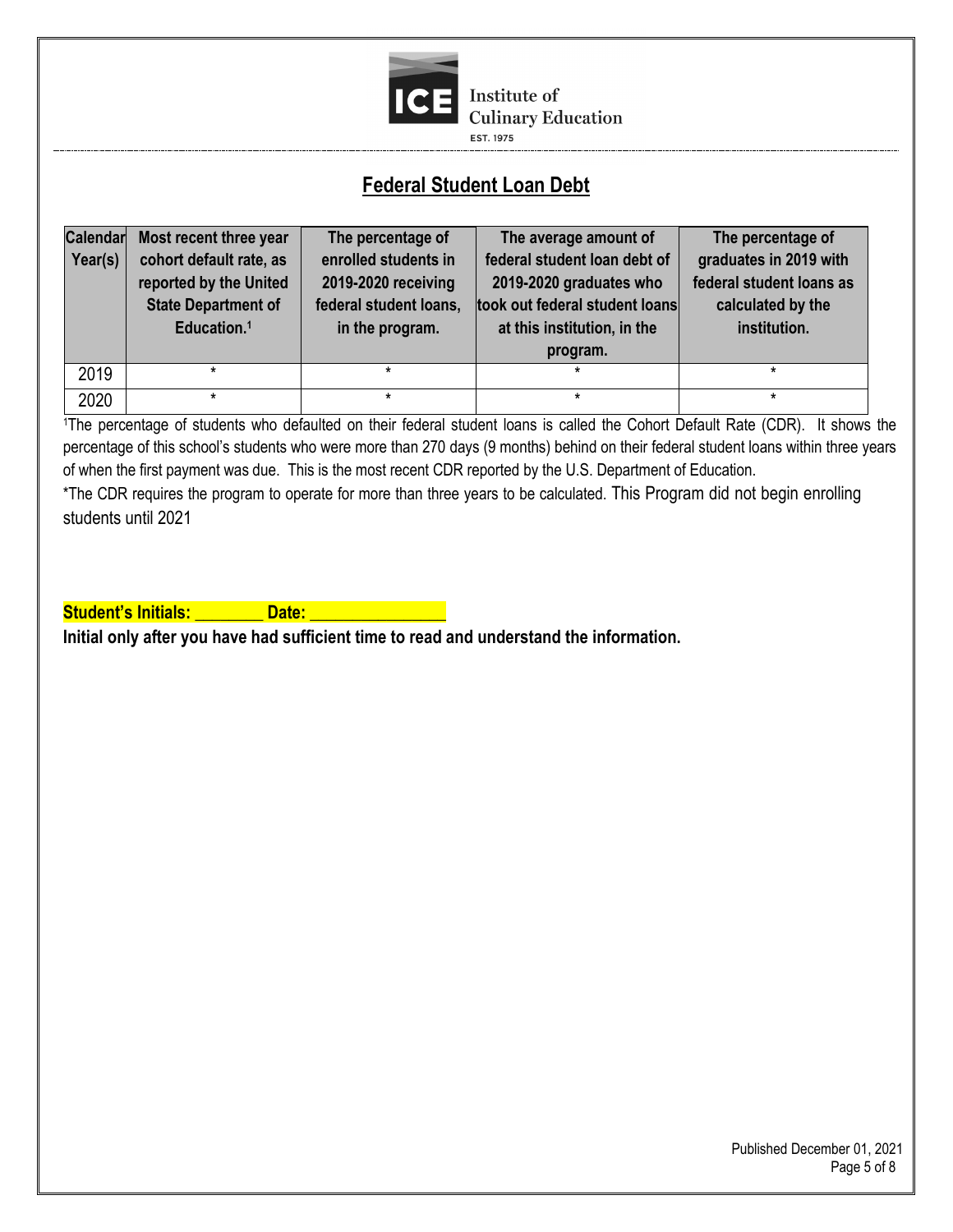

This fact sheet is filed with the Bureau for Private Postsecondary Education. Regardless of any information you may have relating to completion rates, placement rates, starting salaries, or license exam passage rates, this fact sheet contains the information as calculated pursuant to state law.

Any questions a student may have regarding this fact sheet that have not been satisfactorily answered by the institution may be directed to the Bureau for Private Postsecondary Education at 1747 N. Market Blvd, Suite 225, Sacramento, CA 95834, www.bppe.ca.gov, toll-free telephone number (888) 370-7589 or by fax (916) 263-1897.

| <b>Student Name - Print</b> |             |
|-----------------------------|-------------|
| <b>Student Signature</b>    | <b>Date</b> |
| <b>School Official</b>      | <b>Date</b> |

**\* =** This program is new. Therefore, the number of students who graduate, the number of students who are placed, or the starting salary you can earn after finishing the educational program are unknown at this time. Information regarding general salary and placement statistics may be available from government sources or from the institution, but is not equivalent to actual performance data. This program was approved by the Bureau 12/05/2017. As of 03/19/2020, two full years of data for this program will be available.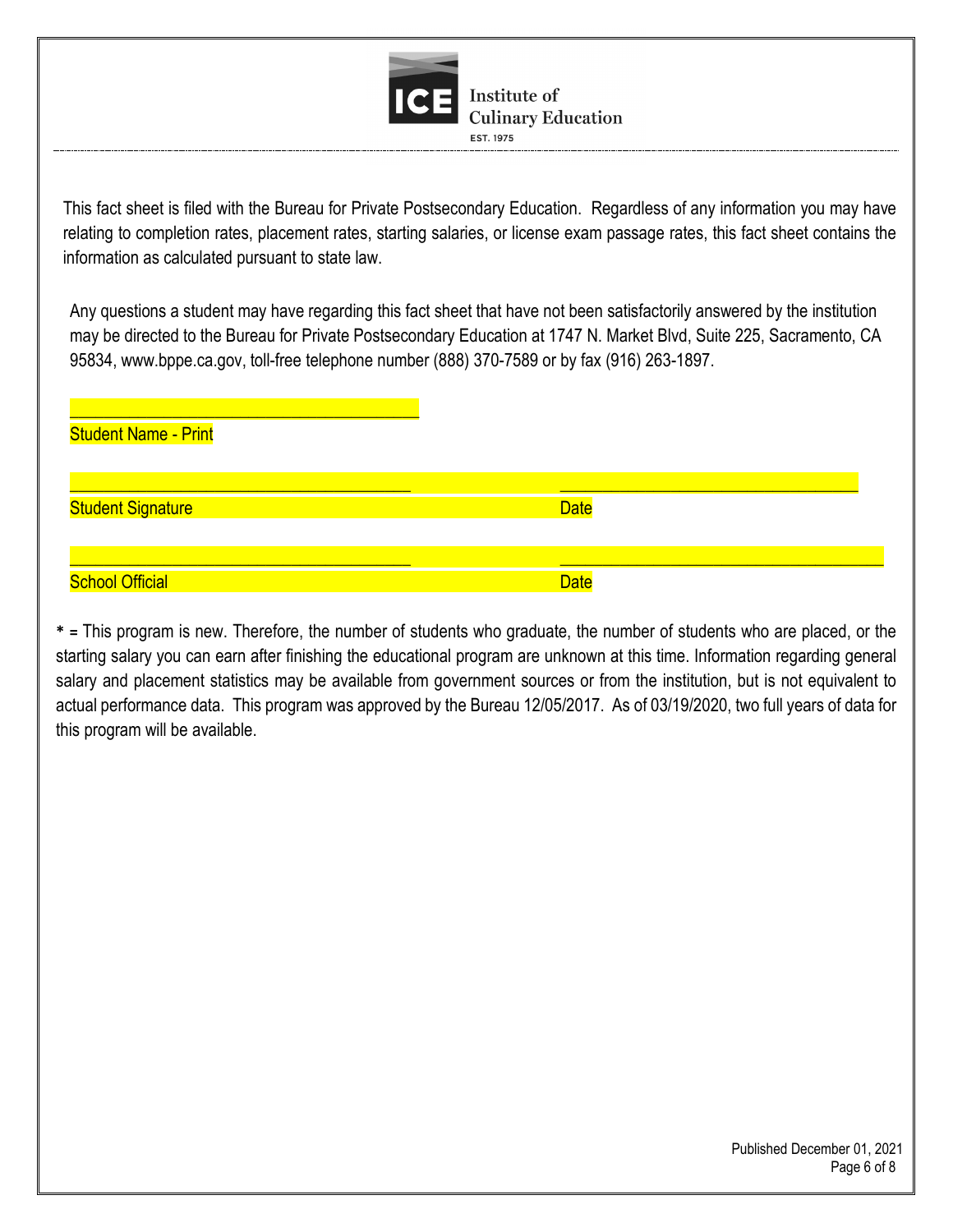

**EST. 1975** 

# **Definitions**

- 1. "Number of Students Who Began the Program" means the number of students who began a program who were scheduled to complete the program within 100% of the published program length within the reporting calendar year and excludes all students who cancelled during the cancellation period.
- 2. "Students Available for Graduation" is the number of students who began the program minus the number of students who have died, been incarcerated, or been called to active military duty.
- 3. "Number of On-time Graduates" is the number of students who completed the program within 100% of the published program length within the reporting calendar year.
- 4. "On-time Completion Rate" is the number of on-time graduates divided by the number of students available for graduation.
- 5. "150% Graduates" is the number of students who completed the program within 150% of the program length (includes on-time graduates).
- 6. "150% Completion Rate" is the number of students who completed the program in the reported calendar year within 150% of the published program length, including on-time graduates, divided by the number of students available for graduation.
- 7. "Graduates Available for Employment" means the number of graduates minus the number of graduates unavailable for employment.
- 8. "Graduates Unavailable for Employment" means the graduates who, after graduation, die, become incarcerated, are called to active military duty, are international students that leave the United States or do not have a visa allowing employment in the United States, or are continuing their education in an accredited or bureau-approved postsecondary institution.
- 9. "Graduates Employed in the Field" means graduates who beginning within six months after a student completes the applicable educational program are gainfully employed, whose employment has been reported, and for whom the institution has documented verification of employment. For occupations for which the state requires passing an examination, the six months period begins after the announcement of the examination results for the first examination available after a student completes an applicable educational program.
- 10. "Placement Rate Employed in the Field" is calculated by dividing the number of graduates gainfully employed in the field by the number of graduates available for employment.
- 11. "Number of Graduates Taking Exam" is the number of graduates who took the first available exam in the reported calendar year.
- 12. "First Available Exam Date" is the date for the first available exam after a student completed a program.
- 13. "Passage Rate" is calculated by dividing the number of graduates who passed the exam by the number of graduates who took the reported licensing exam.
- 14. "Number Who Passed First Available Exam" is the number of graduates who took and passed the first available licensing exam after completing the program.
- 15. "Salary" is as reported by graduate or graduate's employer.
- 16. "No Salary Information Reported" is the number of graduates for whom, after making reasonable attempts, the school was not able to obtain salary information.